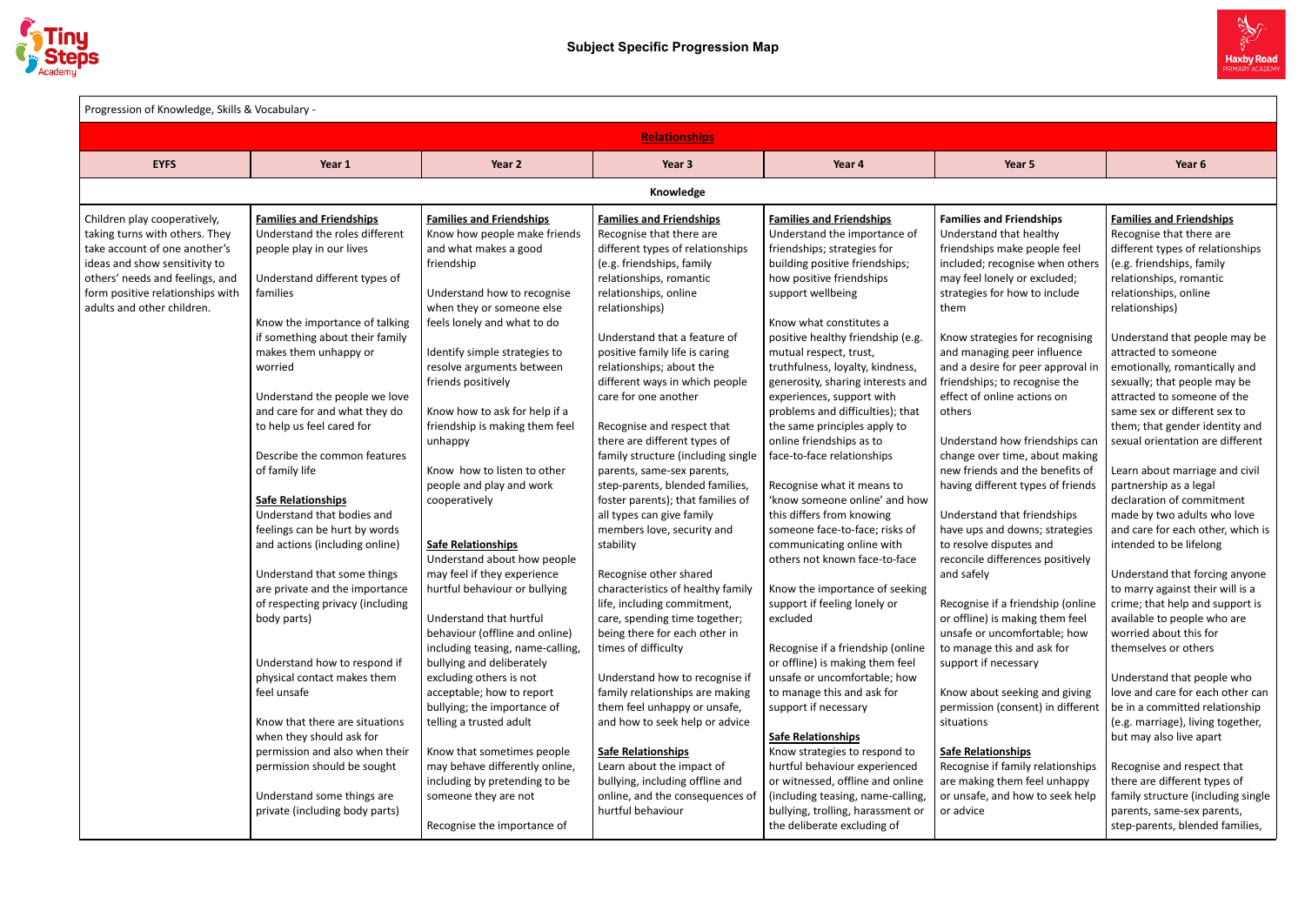

|                                  | not keeping adults'             | Learn about privacy and          | others); how to report concerns   |
|----------------------------------|---------------------------------|----------------------------------|-----------------------------------|
| Respond safely to adults they    | secrets (only happy surprises   | personal boundaries; what is     | and get support                   |
| don't know                       | that others will find out about | appropriate in friendships and   |                                   |
|                                  | eventually)                     | wider relationships (including   | Understand why someone may        |
| <b>Respecting ourselves and</b>  |                                 | online);                         | behave differently online,        |
| others                           | Identify basic techniques for   |                                  | including pretending to be        |
|                                  | resisting pressure to do        | Understand how to respond        | someone they are not;             |
| Identify what is kind and unkind | something they don't want to    | safely and appropriately to      | strategies for recognising risks, |
| behaviour, and how this can      | do and which may make them      | adults they may encounter (in    | harmful content and contact;      |
| affect others                    | unsafe                          | all contexts including online)   | how to report concerns            |
|                                  |                                 | whom they do not know            |                                   |
| Learn how to treat themselves    | Learn what to do if they feel   |                                  | Understand about keeping          |
| and others with respect; how to  | unsafe or worried for           | Recognise that personal          | something confidential or         |
| be polite and courteous          | themselves or others; who to    | behaviour can affect other       | secret, when this should (e.g. a  |
|                                  | ask for help and vocabulary to  | people; to recognise and model   | birthday surprise that others     |
|                                  | use when asking for help;       | respectful behaviour online      | will find out about) or should    |
|                                  | importance of keeping trying    |                                  | not be agreed to, and when it is  |
|                                  | until they are heard            | <b>Respecting ourselves and</b>  | right to break a confidence or    |
|                                  |                                 | others                           | share a secret                    |
|                                  | <b>Respecting ourselves and</b> | Understand that personal         |                                   |
|                                  | others                          | behaviour can affect other       | Recognise pressure from others    |
|                                  | Recognise the ways in which     | people; to recognise and model   | to do something unsafe or that    |
|                                  | they are the same and different | respectful behaviour online      | makes them feel uncomfortable     |
|                                  | to others                       |                                  | and strategies for managing this  |
|                                  |                                 | Recognise the importance of      |                                   |
|                                  | Know how to listen to other     | self-respect and how this can    | <b>Respecting ourselves and</b>   |
|                                  | people and play and work        | affect their thoughts and        | others                            |
|                                  | cooperatively                   | feelings about themselves; that  | Know about respecting the         |
|                                  |                                 | everyone, including them,        | differences and similarities      |
|                                  | Understand how to talk about    | should expect to be treated      | between people and recognising    |
|                                  | and share their opinions on     | politely and with respect by     | what they have in common with     |
|                                  | things that matter to them      | others (including when online    | others e.g. physically, in        |
|                                  |                                 | and/or anonymous) in school      | personality or background         |
|                                  |                                 | and in wider society; strategies |                                   |
|                                  |                                 | to improve or support            | Understand how to listen and      |
|                                  |                                 | courteous, respectful            | respond respectfully to a wide    |
|                                  |                                 | relationships                    | range of people, including those  |
|                                  |                                 |                                  | whose traditions, beliefs and     |
|                                  |                                 |                                  | lifestyle are different to their  |
|                                  |                                 |                                  | own                               |
|                                  |                                 |                                  |                                   |
|                                  |                                 |                                  |                                   |
|                                  |                                 |                                  |                                   |
|                                  |                                 |                                  |                                   |
|                                  |                                 |                                  |                                   |
|                                  |                                 |                                  |                                   |
|                                  |                                 |                                  |                                   |
|                                  |                                 |                                  |                                   |
|                                  |                                 |                                  |                                   |
|                                  |                                 |                                  |                                   |
|                                  |                                 |                                  |                                   |



Recognise different types of physical contact; what is acceptable and unacceptable; strategies to respond to unwanted physical contact

Learn about keeping something confidential or secret, when this should (e.g. a birthday surprise that others will find out about) or should not be agreed to, and when it is right to break a confidence or share a secret

Understand where to get advice and report concerns if worried about their own or someone else's personal safety (including

online)

# **Respecting ourselves and**

**others**

Understand the strategies to respond to hurtful behaviour experienced or witnessed, offline and online (including teasing, name-calling, bullying, trolling, harassment or the deliberate excluding of others); how to report concerns and get

support

Learn about discrimination: what it means and how to challenge it

Recognise the importance of self-respect and how this can affect their thoughts and feelings about themselves; that everyone, including them, should expect to be treated politely and with respect by others (including when online and/or anonymous) in school and in wider society; strategies to improve or support courteous, respectful relationships

foster parents); that families of all types can give family members love, security and stability

### **Safe Relationships**

Learn about seeking and giving permission (consent) in different situations

Understand how to recognise pressure from others to do something unsafe or that makes them feel uncomfortable and strategies for managing this

Know where to get advice and report concerns if worried about their own or someone else's personal safety (including online)

### **Respecting ourselves and others**

Understand that personal behaviour can affect other people; to recognise and model respectful behaviour online

Understand how to discuss and debate topical issues, respect other people's point of view and constructively challenge those they disagree with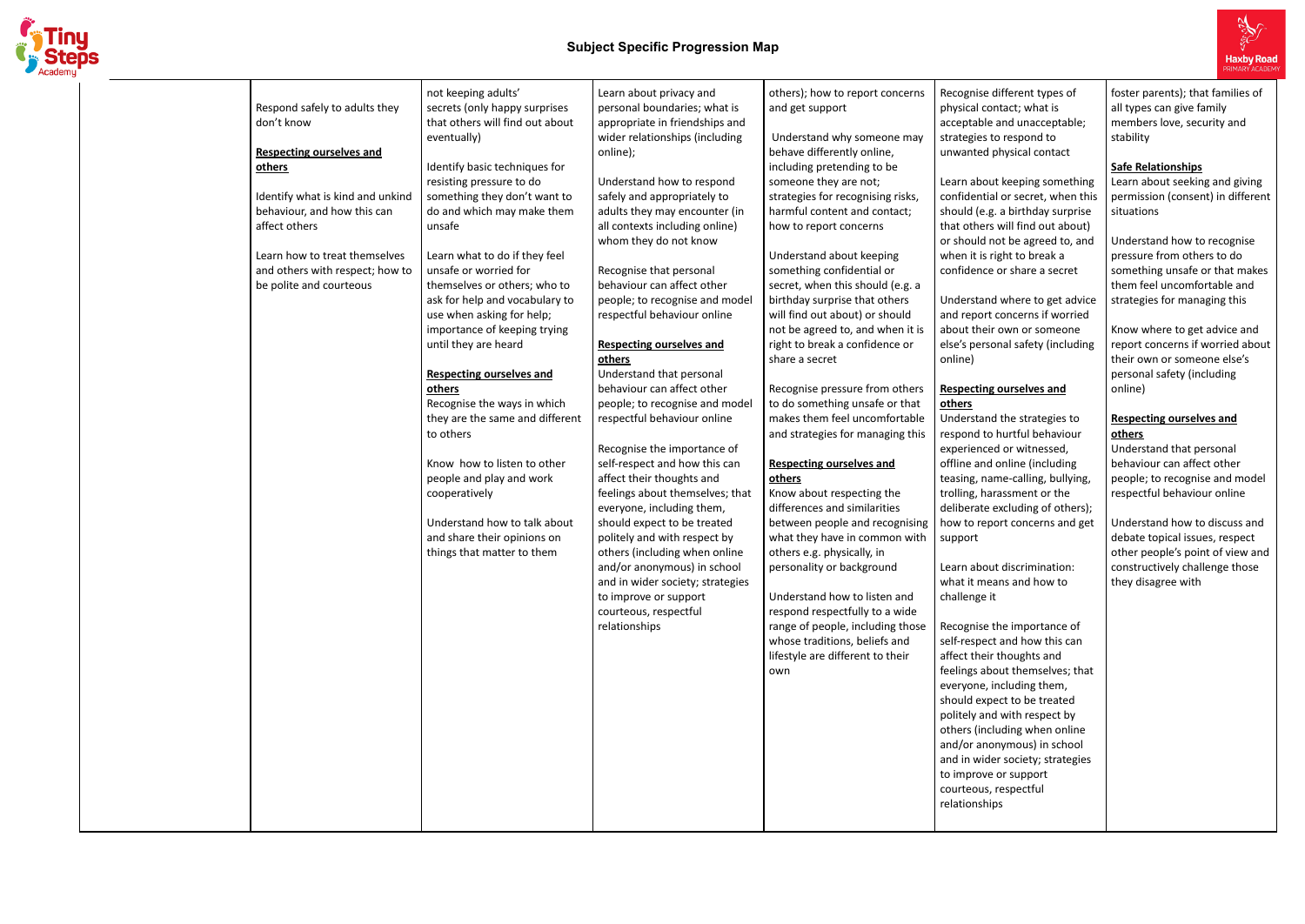

(teachers won't teach these words but children may use these words when taking part in | class discussions. All teachers will look at the DFE guidance to ensure they understand the correct definition.)

|                                                                                                                                                                                                                                                                                                                                                                                                                                                                                          |                                                                                                                                                                                                                                                                                                                                                                                                                            |                                                                                                                                                                                                                                                                                                                                                                                                                                                                                                                                                                                                                                                      |                                                                                                                                                                                                                                                                                                                                                                                                                                                                                                                                                                                   | Understand how to listen and<br>respond respectfully to a wide<br>range of people, including those<br>whose traditions, beliefs and<br>lifestyle are different to their<br>own                                                                                                                                                                                                                                                                                                                  |
|------------------------------------------------------------------------------------------------------------------------------------------------------------------------------------------------------------------------------------------------------------------------------------------------------------------------------------------------------------------------------------------------------------------------------------------------------------------------------------------|----------------------------------------------------------------------------------------------------------------------------------------------------------------------------------------------------------------------------------------------------------------------------------------------------------------------------------------------------------------------------------------------------------------------------|------------------------------------------------------------------------------------------------------------------------------------------------------------------------------------------------------------------------------------------------------------------------------------------------------------------------------------------------------------------------------------------------------------------------------------------------------------------------------------------------------------------------------------------------------------------------------------------------------------------------------------------------------|-----------------------------------------------------------------------------------------------------------------------------------------------------------------------------------------------------------------------------------------------------------------------------------------------------------------------------------------------------------------------------------------------------------------------------------------------------------------------------------------------------------------------------------------------------------------------------------|-------------------------------------------------------------------------------------------------------------------------------------------------------------------------------------------------------------------------------------------------------------------------------------------------------------------------------------------------------------------------------------------------------------------------------------------------------------------------------------------------|
|                                                                                                                                                                                                                                                                                                                                                                                                                                                                                          |                                                                                                                                                                                                                                                                                                                                                                                                                            | Vocabulary                                                                                                                                                                                                                                                                                                                                                                                                                                                                                                                                                                                                                                           |                                                                                                                                                                                                                                                                                                                                                                                                                                                                                                                                                                                   |                                                                                                                                                                                                                                                                                                                                                                                                                                                                                                 |
| <b>Families and Friendships</b><br>sharing, people, discussion,<br>views, opinions, similarities,<br>differences, special people,<br>worries, caring, different<br>families - same love.<br><b>Safe Relationships</b><br>acceptable, unacceptable, hurt,<br>kind, unkind, like, dislike, touch,<br>permission, private,<br>appropriate, inappropriate<br><b>Respecting ourselves and</b><br>others<br>respect, polite, kind, unkind,<br>sharing, upset, happy, hurt,<br>rules, important | <b>Families and Friendships</b><br>communicating, feelings,<br>empathy, secrets, lonely,<br>argument, happy, unhappy,<br>friendship<br><b>Safe Relationships</b><br>hurt, teasing, bullying, kind,<br>unkind, offline, online, secret,<br>surprise, pressure<br><b>Respecting ourselves and</b><br>others<br>extremism, same, different,<br>common, respect, share, listen,<br>views, discuss, team, cooperate,<br>empathy | <b>Families and Friendships</b><br>families, couples, committed,<br>loving relationship, civil<br>partnership, marriage, single<br>parent, foster/adoptive parent,<br>blended parent. stability, love,<br>support, team, disputes,<br>conflict, upset, worry, unhappy,<br>unsafe, different families - same<br>love.<br><b>Safe Relationships</b><br>strategies, resolve, disputes,<br>conflict, discussion, listening,<br>catfish, hurtful, appropriate<br>content, online safety.<br><b>Respecting ourselves and</b><br>others<br>respect, wider society, home,<br>school, courtesy, polite,<br>responsibility, importance,<br>tolerance, empathy. | <b>Families and Friendships</b><br>positive relationship, healthy,<br>challenges, online safety, catfish,<br>respect, trust shared interests.<br><b>Safe Relationships</b><br>teasing, name calling, trolling,<br>catfish, harassment, exclusion,<br>confide, share, secret,<br>unhealthy, pressure, dares,<br>confidentiality, compromise<br><b>Respecting ourselves and</b><br>others<br>Bisexual, hetrosexual, gay,<br>gender, homophobic, lesbian,<br>gender identity, transgender,<br>Muslim, Islam, Jewish, BLM,<br>race, faith, people, equality,<br>identity, stereotypes | <b>Families and Friendships</b><br>inclusion, assertive<br>communication, dispute,<br>differences, support, peer<br>approval, compromise, shared<br>goals.<br><b>Safe Relationships</b><br>physical contact, pressure,<br>touch, acceptable,<br>unacceptable, support, consent<br><b>Respecting ourselves and</b><br>others<br>racism, BLM, discrimination,<br>sexism, homophobia, faith,<br>culture, harassment, equality,<br>trolling and online<br>discrimination, fake news,<br>radicalism. |

# **Families and Friendships**

# civil partnership, marriage, living together, respect, love, differences,

Transgender , cis-gender , Homosexual , Heterosexual , Bisexual , Pansexual , Asexual

# **Safe Relationships**

pressure, dares, collective responsibility, online challenges, consent and permission.

#### **Respecting ourselves and others**

respect, opinion, right, wrong, challenge, role models, online discussion, BLM, Coronavirus, exam results, balanced debate, fake news.

| Living in the wider world                                                                       |                                                                                                    |                                                                                       |                                                                                                 |                                                                                       |                                                                                         |                                                                                                  |  |  |  |
|-------------------------------------------------------------------------------------------------|----------------------------------------------------------------------------------------------------|---------------------------------------------------------------------------------------|-------------------------------------------------------------------------------------------------|---------------------------------------------------------------------------------------|-----------------------------------------------------------------------------------------|--------------------------------------------------------------------------------------------------|--|--|--|
|                                                                                                 |                                                                                                    |                                                                                       |                                                                                                 |                                                                                       |                                                                                         |                                                                                                  |  |  |  |
| <b>EYFS</b>                                                                                     | Year 1                                                                                             | Year 2                                                                                | Year 3                                                                                          | Year 4                                                                                | Year 5                                                                                  | Year 6                                                                                           |  |  |  |
|                                                                                                 | Knowledge                                                                                          |                                                                                       |                                                                                                 |                                                                                       |                                                                                         |                                                                                                  |  |  |  |
| Children talk about past and<br>present events in their own lives<br>and in the lives of family | <b>Belonging to a community</b><br>Understand what rules are, why<br>they are needed for different | Belonging to a community<br>Know how people and other<br>living things have different | <b>Belonging to a community</b><br>Recognise reasons for rules and<br>laws; consequences of not | Belonging to a community<br>Understand the importance of<br>having compassion towards | Belonging to a community<br>Know the importance of having<br>compassion towards others; | Belonging to a community<br>Learn about diversity: what it<br>means; the benefits of living in a |  |  |  |

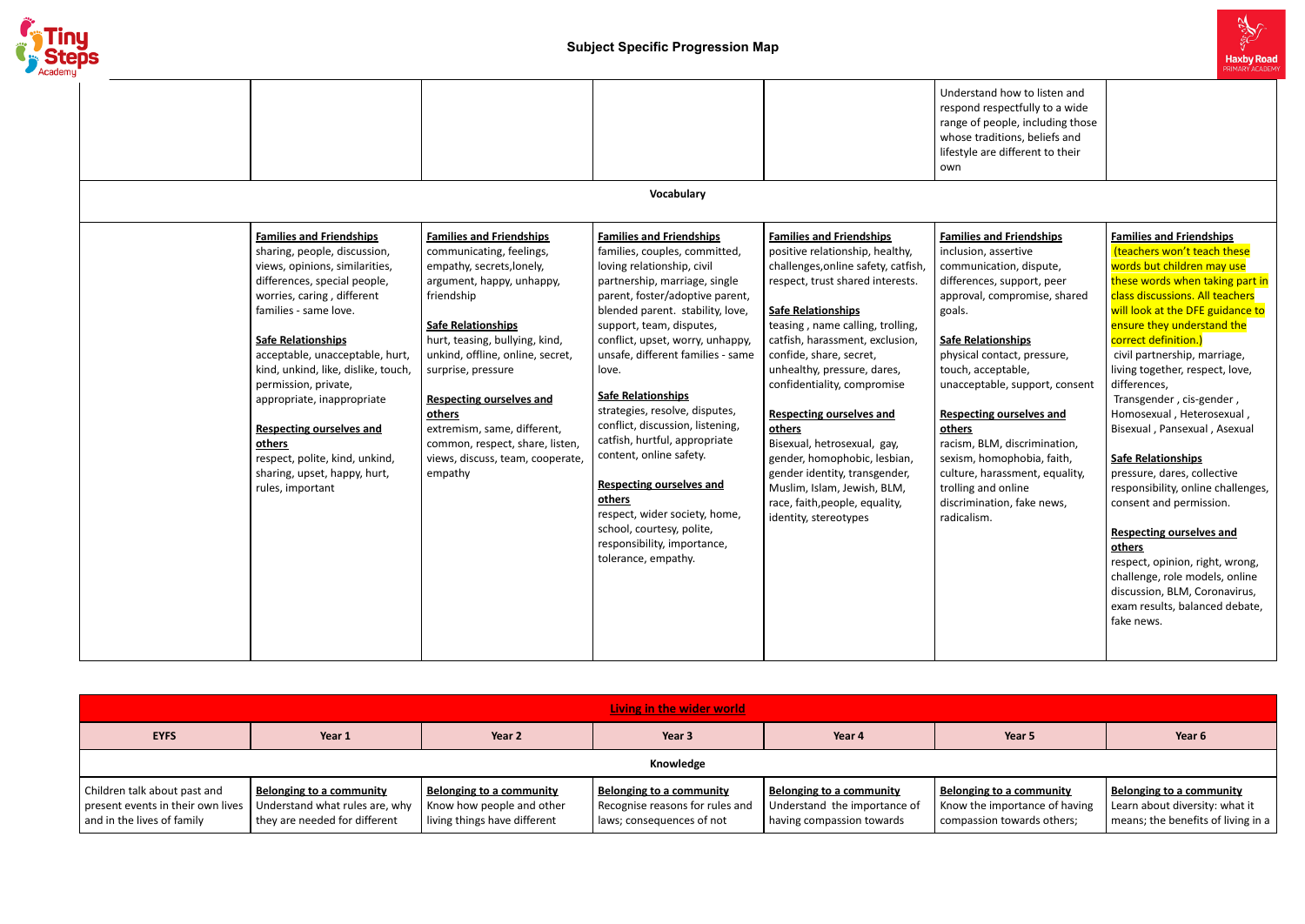

#### **Media literacy and Digital lience**

lerstand how to assess the hbility of sources of rmation online; and how to e safe, reliable choices from ch results

In how information on the rnet is ranked, selected and eted at specific individuals groups; that connected ices can share information

| members. They know that other<br>children don't always enjoy the<br>same things, and are sensitive<br>to this. They know about<br>similarities and differences<br>between themselves and<br>others, and among families,<br>communities and traditions. | situations<br>Understand how people and<br>other living things have different<br>needs and the responsibilities of<br>caring for them<br>Understand what they can do to<br>help look after their<br>environment<br><b>Media literacy and Digital</b><br>resilience<br>Know how the internet and<br>digital devices can be used<br>safely (Searching for something<br>and communication)<br>Learn about the role of the<br>internet in everyday life<br><b>Money and Work</b><br>Understand that everyone has<br>different strengths<br>Identify different jobs that<br>people they know or people<br>who work in the community do<br>Understand some of the<br>strengths and interests<br>someone might need to do<br>different jobs | needs; about the responsibilities<br>of caring for them<br>Learn about the different groups<br>they belong to<br>Recognise the different roles<br>and responsibilities people have<br>in their community<br>Recognise the ways they are the<br>same as, and different to, other<br>people<br><b>Media literacy and Digital</b><br>resilience<br>Understand the role of the<br>internet in everyday life<br>Understand that not all<br>information seen online is true<br><b>Money and Work</b><br>Understand what money is;<br>forms that money comes in;<br>that money comes from<br>different sources<br>Recognise that people make<br>different choices about how to<br>save and spend money<br>Learn about the difference<br>between needs and wants; that<br>sometimes people may not<br>always be able to have the<br>things they want<br>Understand that money needs<br>to be looked after; different<br>ways of doing this<br>Recognise that jobs help people<br>to earn money to pay for things | adhering to rules and laws<br>Recognise there are human<br>rights, that are there to protect<br>everyone<br>Recognise the relationship<br>between rights and<br>responsibilities<br><b>Media literacy and Digital</b><br>resilience<br>Recognise ways in which the<br>internet and social media can be<br>used both positively and<br>negatively<br>Understand how to assess the<br>reliability of sources of<br>information online; and how to<br>make safe, reliable choices from<br>search results<br><b>Money and Work</b><br>Recognise positive things about<br>themselves and their<br>achievements; set goals to help<br>achieve personal outcomes<br>Identify that there is a broad<br>range of different jobs/careers<br>that people can have; that<br>people often have more than<br>one career/type of job during<br>their life<br>Learn about stereotypes in the<br>workplace and that a person's<br>career aspirations should not be<br>limited by them<br>Recognise some of the skills that<br>will help them in their future<br>careers e.g. teamwork,<br>communication and negotiation | others; shared responsibilities<br>we all have for caring for other<br>people and living things; how to<br>show care and concern for<br>others<br>Recognise the different groups<br>that make up their community;<br>what living in a community<br>means<br>Learn to value the different<br>contributions that people and<br>groups make to the community<br><b>Media literacy and Digital</b><br>resilience<br>Recognise some of the different<br>ways information and data is<br>shared and used online,<br>including for commercial<br>purposes<br>Understand how information on<br>the internet is ranked, selected<br>and targeted at specific<br>individuals and groups; that<br>connected devices can share<br>information<br><b>Money and Work</b><br>Understand the different ways<br>to pay for things and the choices<br>people have about this<br>Recognise that people's<br>spending decisions can affect<br>others and the environment<br>(e.g. Fair trade, buying<br>single-use plastics, or giving to<br>charity)<br>Recognise that people make<br>spending decisions based on<br>priorities, needs and wants | shared r<br>have for<br>and livin<br>care and<br>Learn w<br>shared r<br>protecti<br>school a<br>everyda<br>environ<br>reusing,<br>Underst<br>spendin<br>others a<br>(e.g. Fair<br>single-us<br>charity)<br><b>Media li</b><br>resiliend<br>Underst<br>reliabilit<br>informat<br>make sa<br>search r<br>Learn ho<br>internet<br>targeted<br>and grou<br>devices<br>Money a<br>Underst<br>workpla<br>career a<br>limited b<br>Learn ak<br>influenc<br>about a<br>persona<br>family co |
|--------------------------------------------------------------------------------------------------------------------------------------------------------------------------------------------------------------------------------------------------------|--------------------------------------------------------------------------------------------------------------------------------------------------------------------------------------------------------------------------------------------------------------------------------------------------------------------------------------------------------------------------------------------------------------------------------------------------------------------------------------------------------------------------------------------------------------------------------------------------------------------------------------------------------------------------------------------------------------------------------------|----------------------------------------------------------------------------------------------------------------------------------------------------------------------------------------------------------------------------------------------------------------------------------------------------------------------------------------------------------------------------------------------------------------------------------------------------------------------------------------------------------------------------------------------------------------------------------------------------------------------------------------------------------------------------------------------------------------------------------------------------------------------------------------------------------------------------------------------------------------------------------------------------------------------------------------------------------------------------------------------------------|--------------------------------------------------------------------------------------------------------------------------------------------------------------------------------------------------------------------------------------------------------------------------------------------------------------------------------------------------------------------------------------------------------------------------------------------------------------------------------------------------------------------------------------------------------------------------------------------------------------------------------------------------------------------------------------------------------------------------------------------------------------------------------------------------------------------------------------------------------------------------------------------------------------------------------------------------------------------------------------------------------------------------------------------------------------------------------------------------------|-------------------------------------------------------------------------------------------------------------------------------------------------------------------------------------------------------------------------------------------------------------------------------------------------------------------------------------------------------------------------------------------------------------------------------------------------------------------------------------------------------------------------------------------------------------------------------------------------------------------------------------------------------------------------------------------------------------------------------------------------------------------------------------------------------------------------------------------------------------------------------------------------------------------------------------------------------------------------------------------------------------------------------------------------------------------------------------------------------------------------------|-------------------------------------------------------------------------------------------------------------------------------------------------------------------------------------------------------------------------------------------------------------------------------------------------------------------------------------------------------------------------------------------------------------------------------------------------------------------------------------|
|                                                                                                                                                                                                                                                        |                                                                                                                                                                                                                                                                                                                                                                                                                                                                                                                                                                                                                                                                                                                                      |                                                                                                                                                                                                                                                                                                                                                                                                                                                                                                                                                                                                                                                                                                                                                                                                                                                                                                                                                                                                          |                                                                                                                                                                                                                                                                                                                                                                                                                                                                                                                                                                                                                                                                                                                                                                                                                                                                                                                                                                                                                                                                                                        |                                                                                                                                                                                                                                                                                                                                                                                                                                                                                                                                                                                                                                                                                                                                                                                                                                                                                                                                                                                                                                                                                                                               | trades o<br>and qua<br>stereoty<br>deter pe<br>certain j                                                                                                                                                                                                                                                                                                                                                                                                                            |



red responsibilities we all for caring for other people living things; how to show and concern for others

rn ways of carrying out red responsibilities for ecting the environment in ool and at home; how yday choices can affect the ronment (e.g. reducing, ing, recycling; food choices)

erstand that people's nding decisions can affect ers and the environment . Fair trade, buying le-use plastics, or giving to

# **Money and Work**

lerstand stereotypes in the kplace and that a person's er aspirations should not be ted by them

n about what might ience people's decisions ut a job or career (e.g. sonal interests and values, ily connections to certain es or businesses, strengths qualities, ways in which eotypical assumptions can er people from aspiring to ain jobs)

diverse community; about valuing diversity within communities

Understand stereotypes; how they can negatively influence behaviours and attitudes towards others; strategies for challenging stereotypes

Know about prejudice; how to recognise behaviours/actions which discriminate against others; ways of responding to it if witnessed or experienced

Learn about discrimination: what it means and how to challenge it

# **Media literacy and Digital resilience**

Understand reasons for following and complying with regulations and restrictions (including age restrictions); how they promote personal safety and wellbeing with reference to social media, television programmes, films, games and online gaming

Recognise ways in which the internet and social media can be used both positively and negatively

Recognise some of the different ways information and data is shared and used online, including for commercial purposes

Recognise things appropriate to share and things that should not be shared on social media; rules surrounding distribution of images

Understand how text and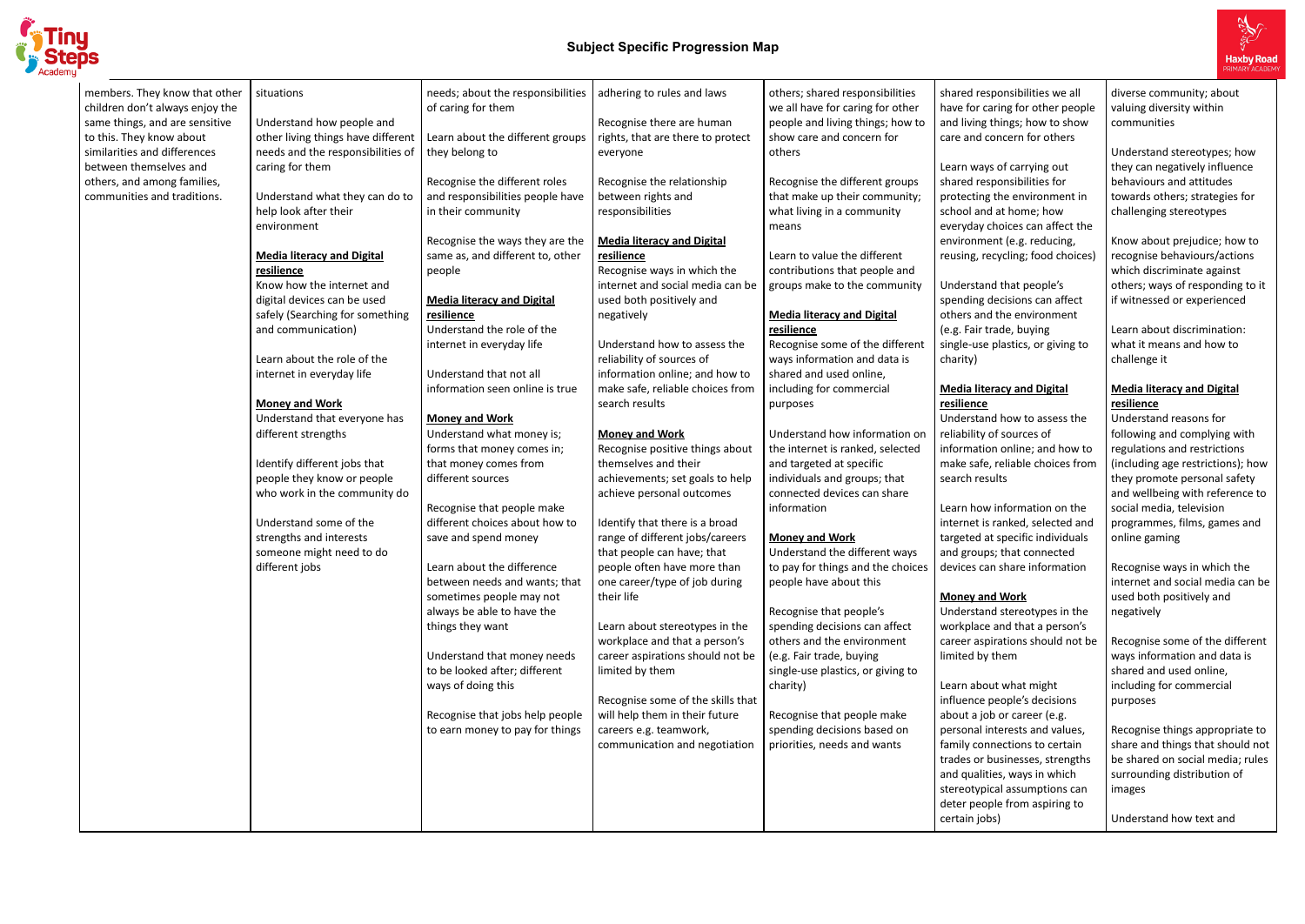

|  |                                                                                                                                                                                                                                                                                                                                                                       |                                                                                                                                                                                                                                                                                                                                                     |                                                                                                                                                                                                                                                                                                                                                                    |                                                                                                                                                                                                                                                                                                                                        | Understand that some jobs are<br>paid more than others and<br>money is one factor which may<br>influence a person's job or<br>career choice; that people may<br>choose to do voluntary work<br>which is unpaid<br>Identify the kind of job that they<br>might like to do when they are<br>older<br>Recognise a variety of routes<br>into careers (e.g. college,<br>apprenticeship, university) | images in the media and on<br>social media can be<br>manipulated or invented;<br>strategies to evaluate the<br>reliability of sources and identify<br>misinformation<br><b>Money and Work</b><br>Recognise that people have<br>different attitudes towards<br>saving and spending money;<br>what influences people's<br>decisions; what makes<br>something 'good value for<br>money'<br>Learn about risks associated<br>with money (e.g. money can be<br>won, lost or stolen) and ways of<br>keeping money safe<br>Know about the risks involved in<br>gambling; different ways money<br>can be won or lost through<br>gambling-related activities and<br>their impact on health,<br>wellbeing and future aspirations<br>Identify the ways that money<br>can impact on people's feelings<br>and emotions |
|--|-----------------------------------------------------------------------------------------------------------------------------------------------------------------------------------------------------------------------------------------------------------------------------------------------------------------------------------------------------------------------|-----------------------------------------------------------------------------------------------------------------------------------------------------------------------------------------------------------------------------------------------------------------------------------------------------------------------------------------------------|--------------------------------------------------------------------------------------------------------------------------------------------------------------------------------------------------------------------------------------------------------------------------------------------------------------------------------------------------------------------|----------------------------------------------------------------------------------------------------------------------------------------------------------------------------------------------------------------------------------------------------------------------------------------------------------------------------------------|------------------------------------------------------------------------------------------------------------------------------------------------------------------------------------------------------------------------------------------------------------------------------------------------------------------------------------------------------------------------------------------------|----------------------------------------------------------------------------------------------------------------------------------------------------------------------------------------------------------------------------------------------------------------------------------------------------------------------------------------------------------------------------------------------------------------------------------------------------------------------------------------------------------------------------------------------------------------------------------------------------------------------------------------------------------------------------------------------------------------------------------------------------------------------------------------------------------|
|  |                                                                                                                                                                                                                                                                                                                                                                       |                                                                                                                                                                                                                                                                                                                                                     | Vocabulary                                                                                                                                                                                                                                                                                                                                                         |                                                                                                                                                                                                                                                                                                                                        |                                                                                                                                                                                                                                                                                                                                                                                                |                                                                                                                                                                                                                                                                                                                                                                                                                                                                                                                                                                                                                                                                                                                                                                                                          |
|  | <b>Belonging to a community</b><br>respect, living creatures, people,<br>animals, other living things,<br>care, responsibility, similarities,<br>differences, understanding,<br>empathy, green flag, recycling,<br>plastic<br><b>Media literacy and Digital</b><br>resilience<br>internet, browser, search<br>engine, positives, negatives,<br>safety, communication, | <b>Belonging to a community</b><br>same, different, community,<br>faith, hobbies, teams, rights &<br>responsibilities, inclusion, equal,<br>empathy,<br><b>Media literacy and Digital</b><br>resilience<br>fake news, trusted, news,<br>games, entertainment, tablet,<br>laptop, phone, chromebook,<br>device, true, false<br><b>Money and Work</b> | <b>Belonging to a community</b><br>responsibility, right, human<br>rights, protection, law, court,<br>police, jail, rehabilitation, UN<br>Convention on rights of the<br>child.<br><b>Media literacy and Digital</b><br>resilience<br>images, content, inappropriate,<br>worry, fake news, accurate,<br>inaccurate, trolling and memes,<br>age appropriate content | <b>Belonging to a community</b><br>community, school, wider area,<br>volunteers, compassion,<br>empathy, responsibility, benefit,<br>organisations.<br><b>Media literacy and Digital</b><br>resilience<br>digital footprint, cookies,<br>analytics, adverts, search<br>engine, tracking, privacy<br>settings.<br><b>Money and Work</b> | <b>Belonging to a community</b><br>climate change, plastics, global<br>warming, globalisation, waste,<br>recycling, resources, finite,<br>infinite, responsibility,<br>environment, extinction<br>rebellion<br><b>Media literacy and Digital</b><br>resilience<br>media, fake news, trusted,<br>news, games, entertainment,<br>advertisement, digital footprint,<br>cookies, tracking, privacy | <b>Belonging to a community</b><br>prejudice, BLM, homophobia,<br>sexisms, equalities act,<br>radicalism, faith, gender,<br>ethnicity, disability.<br><b>Media literacy and Digital</b><br>resilience<br>manipulation, filters, faked,<br>altered, sharing, inappropriate<br>content, like, emotions, trust,<br>media, image, sources<br><b>Money and Work</b>                                                                                                                                                                                                                                                                                                                                                                                                                                           |
|  | <b>Money and Work</b>                                                                                                                                                                                                                                                                                                                                                 | income, work, job, pension,                                                                                                                                                                                                                                                                                                                         | <b>Money and Work</b>                                                                                                                                                                                                                                                                                                                                              | budget, needs & wants, cash,                                                                                                                                                                                                                                                                                                           | settings.                                                                                                                                                                                                                                                                                                                                                                                      | want, need, value, critical                                                                                                                                                                                                                                                                                                                                                                                                                                                                                                                                                                                                                                                                                                                                                                              |

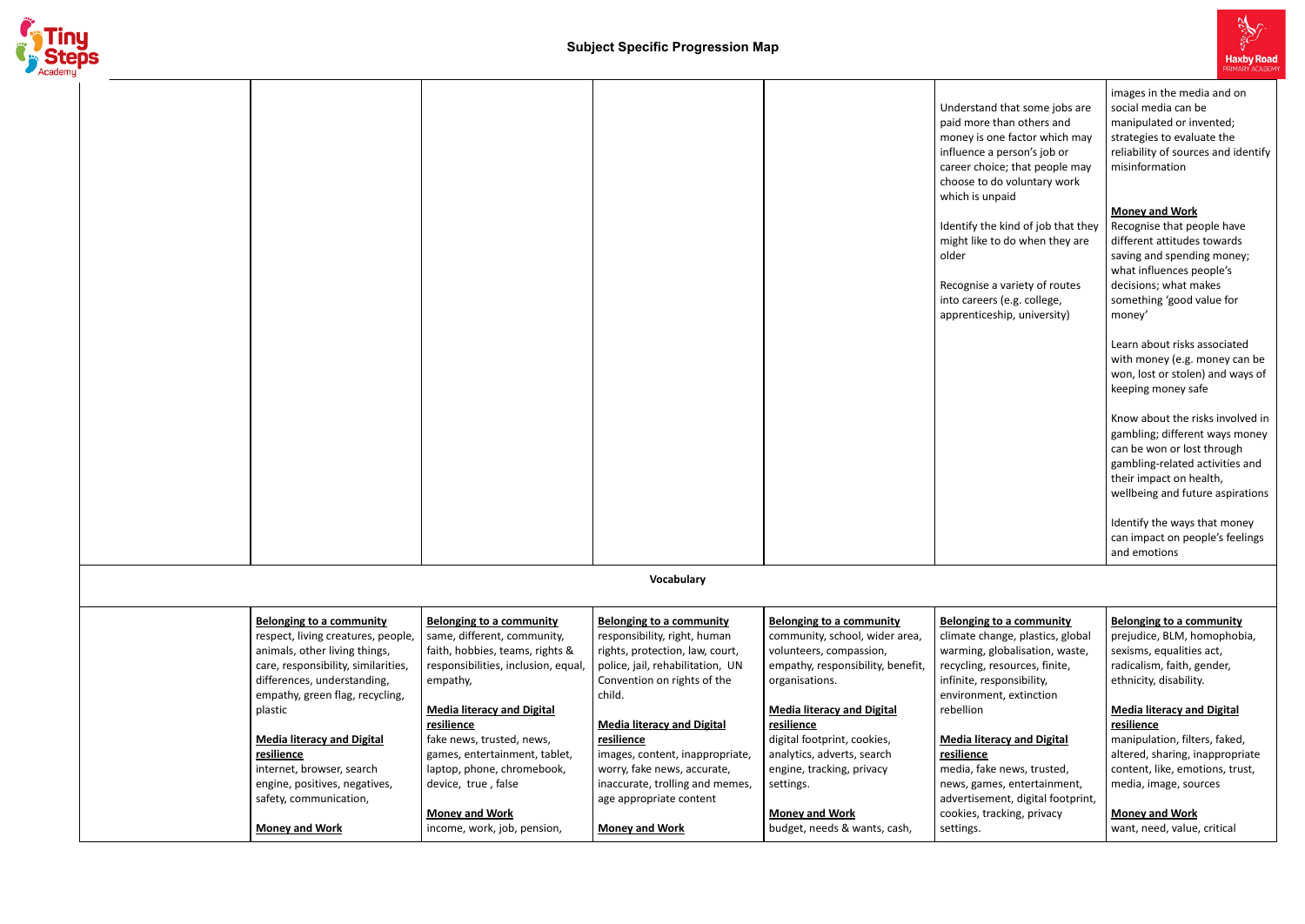

# **Subject Specific Progression Map**

|  | employed, unemployed, retired,<br>interests, hobbies, strength,<br>weakness, career, vocation,<br>community, help, caring,<br>differences, dreams, ambitions,<br>manual, white collar,<br>professional, artist | allowance, pocket money, coin,<br>note, electronic, phone,<br>debit/credit card, bank, need,<br>want, tax, spend, save, invest.<br>essential, non-essential | gender stereotypes, charity<br>work, paid work, multiple jobs,<br>full time, part time, 0 hours<br>contracts, role models STEM,<br>teamwork, achievements,<br>setting goals. | cards, e-payments, spending<br>habits, charities, contactless,<br>apple pay, visa debit/credit,<br>charity, debt, overdraft bank<br>  loans, bank charges, agreed<br>overdraft limit, scams | <b>Money and Work</b><br>college, university,<br>apprenticeship, stereotypes,<br>pay, working conditions,<br>strengths, qualities, family<br>influence, ambition, career,<br>future |
|--|----------------------------------------------------------------------------------------------------------------------------------------------------------------------------------------------------------------|-------------------------------------------------------------------------------------------------------------------------------------------------------------|------------------------------------------------------------------------------------------------------------------------------------------------------------------------------|---------------------------------------------------------------------------------------------------------------------------------------------------------------------------------------------|-------------------------------------------------------------------------------------------------------------------------------------------------------------------------------------|
|--|----------------------------------------------------------------------------------------------------------------------------------------------------------------------------------------------------------------|-------------------------------------------------------------------------------------------------------------------------------------------------------------|------------------------------------------------------------------------------------------------------------------------------------------------------------------------------|---------------------------------------------------------------------------------------------------------------------------------------------------------------------------------------------|-------------------------------------------------------------------------------------------------------------------------------------------------------------------------------------|

consumer, credit, loan, wellbeing, mortgage, gambling, scam, overdraft, savings, fraud, debt, risk

|                                                                                                                                                                                                                                                                                                                                                                                                                                   |                                                                                                                                                                                                                                                                                                                                                                                                                                                                                                                                                                                                                                                   |                                                                                                                                                                                                                                                                                                                                                                                                                                                                                                                                                                                                                                                                                                    | <b>Health &amp; Wellbeing</b>                                                                                                                                                                                                                                                                                                                                                                                                                                                                                                                                                                                                                                                                                                           |                                                                                                                                                                                                                                                                                                                                                                                                                                                                                                                                                                                                                                                                                                                                                                                                                 |                                                                                                                                                                                                                                                                                                                                                                                                                                                                                                                                                                                                                                                                                                                                                                                          |                                                                                                                                                                                                                                                                                                                                                                                                                                                                                                                                                                                        |
|-----------------------------------------------------------------------------------------------------------------------------------------------------------------------------------------------------------------------------------------------------------------------------------------------------------------------------------------------------------------------------------------------------------------------------------|---------------------------------------------------------------------------------------------------------------------------------------------------------------------------------------------------------------------------------------------------------------------------------------------------------------------------------------------------------------------------------------------------------------------------------------------------------------------------------------------------------------------------------------------------------------------------------------------------------------------------------------------------|----------------------------------------------------------------------------------------------------------------------------------------------------------------------------------------------------------------------------------------------------------------------------------------------------------------------------------------------------------------------------------------------------------------------------------------------------------------------------------------------------------------------------------------------------------------------------------------------------------------------------------------------------------------------------------------------------|-----------------------------------------------------------------------------------------------------------------------------------------------------------------------------------------------------------------------------------------------------------------------------------------------------------------------------------------------------------------------------------------------------------------------------------------------------------------------------------------------------------------------------------------------------------------------------------------------------------------------------------------------------------------------------------------------------------------------------------------|-----------------------------------------------------------------------------------------------------------------------------------------------------------------------------------------------------------------------------------------------------------------------------------------------------------------------------------------------------------------------------------------------------------------------------------------------------------------------------------------------------------------------------------------------------------------------------------------------------------------------------------------------------------------------------------------------------------------------------------------------------------------------------------------------------------------|------------------------------------------------------------------------------------------------------------------------------------------------------------------------------------------------------------------------------------------------------------------------------------------------------------------------------------------------------------------------------------------------------------------------------------------------------------------------------------------------------------------------------------------------------------------------------------------------------------------------------------------------------------------------------------------------------------------------------------------------------------------------------------------|----------------------------------------------------------------------------------------------------------------------------------------------------------------------------------------------------------------------------------------------------------------------------------------------------------------------------------------------------------------------------------------------------------------------------------------------------------------------------------------------------------------------------------------------------------------------------------------|
| <b>EYFS</b>                                                                                                                                                                                                                                                                                                                                                                                                                       | Year 1                                                                                                                                                                                                                                                                                                                                                                                                                                                                                                                                                                                                                                            | Year 2                                                                                                                                                                                                                                                                                                                                                                                                                                                                                                                                                                                                                                                                                             | Year 3                                                                                                                                                                                                                                                                                                                                                                                                                                                                                                                                                                                                                                                                                                                                  | Year 4                                                                                                                                                                                                                                                                                                                                                                                                                                                                                                                                                                                                                                                                                                                                                                                                          | Year 5                                                                                                                                                                                                                                                                                                                                                                                                                                                                                                                                                                                                                                                                                                                                                                                   | Year 6                                                                                                                                                                                                                                                                                                                                                                                                                                                                                                                                                                                 |
|                                                                                                                                                                                                                                                                                                                                                                                                                                   |                                                                                                                                                                                                                                                                                                                                                                                                                                                                                                                                                                                                                                                   |                                                                                                                                                                                                                                                                                                                                                                                                                                                                                                                                                                                                                                                                                                    | Knowledge                                                                                                                                                                                                                                                                                                                                                                                                                                                                                                                                                                                                                                                                                                                               |                                                                                                                                                                                                                                                                                                                                                                                                                                                                                                                                                                                                                                                                                                                                                                                                                 |                                                                                                                                                                                                                                                                                                                                                                                                                                                                                                                                                                                                                                                                                                                                                                                          |                                                                                                                                                                                                                                                                                                                                                                                                                                                                                                                                                                                        |
| Children know the importance<br>for good health of physical<br>exercise, and a healthy diet, and<br>talk about ways to keep healthy<br>and safe. They manage their<br>own basic hygiene and personal<br>needs successfully including<br>dressing and going to the toilet<br>independently.<br>Children talk about how they<br>and others show feelings, talk<br>about their own and others'<br>behaviour and its<br>consequences. | <b>Physical Health and Mental</b><br>wellbeing<br>Understand what keeping<br>healthy means; different ways<br>to keep healthy<br>Learn about foods that support<br>good health and the risks of<br>eating too much sugar<br>Recognise how physical activity<br>helps us to stay healthy; and<br>ways to be physically active<br>everyday<br>Learn simple hygiene routines<br>that can stop germs from<br>spreading<br>Understand how to keep safe in<br>the sun and protect skin from<br>sun damage<br>Understand different ways to<br>play and learn; recognising the<br>importance of knowing when to<br>take a break from time online or<br>TV | <b>Physical Health and Mental</b><br>wellbeing<br>Understand why sleep is<br>important and different ways to<br>rest and relax<br>Know that medicines (including<br>vaccinations and immunisations<br>and those that support allergic<br>reactions) can help people to<br>stay healthy<br>Understand the importance of<br>dental care and visiting the<br>dentist; how to brush teeth<br>correctly; food and drink that<br>support dental health<br>Learn about ways of sharing<br>feelings; a range of words to<br>describe feelings<br>Understand things that help<br>people feel good (e.g. playing<br>outside, doing things they enjoy,<br>spending time with family,<br>getting enough sleep) | <b>Physical Health and Mental</b><br>wellbeing<br>Recognise how to make<br>informed decisions about health<br>and the elements of a balanced,<br>healthy lifestyle<br>Know about choices that<br>support a healthy lifestyle, and<br>recognise what might influence<br>these<br>Recognise that habits can have<br>both positive and negative<br>effects on a healthy lifestyle<br>Understand what constitutes a<br>healthy diet; how to plan<br>healthy meals; benefits to<br>health and wellbeing of eating<br>nutritionally rich foods; risks<br>associated with not eating a<br>healthy diet including obesity<br>and tooth decay.<br>Understand how regular<br>(daily/weekly) exercise benefits<br>mental and physical health (e.g. | <b>Physical Health and Mental</b><br>wellbeing<br>Learn about the elements of a<br>balanced, healthy lifestyle<br>Know what good physical health<br>means; how to recognise early<br>signs of physical illness<br>Understand how to maintain<br>good oral hygiene (including<br>correct brushing and flossing);<br>why regular visits to the dentist<br>are essential; the impact of<br>lifestyle choices on dental care<br>(e.g. sugar consumption/acidic<br>drinks such as fruit juices,<br>smoothies and fruit teas; the<br>effects of smoking)<br><b>Growing and changing</b><br>Know about strategies and<br>behaviours that support mental<br>health - including how good<br>quality sleep, physical<br>exercise/time outdoors, being<br>involved in community groups,<br>doing things for others, clubs, | <b>Physical Health and Mental</b><br>wellbeing<br>Understand how sleep<br>contributes to a healthy<br>lifestyle; routines that support<br>good quality sleep; the effects<br>of lack of sleep on the body,<br>feelings, behaviour and ability to<br>learn<br>Know that bacteria and viruses<br>can affect health; how everyday<br>hygiene routines can limit the<br>spread of infection; the wider<br>importance of personal hygiene<br>and how to maintain it<br>Understand how medicines,<br>when used responsibly,<br>contribute to health; that some<br>diseases can be prevented by<br>vaccinations and immunisations;<br>how allergies can be managed<br>Know about the benefits of sun<br>exposure and risks of<br>overexposure; how to keep safe<br>from sun damage and sun/heat | <b>Physical Health and</b><br>wellbeing<br>Understand the ben<br>internet; the import<br>balancing time onlin<br>activities; strategies<br>managing time onlir<br>Know how and whe<br>support, including w<br>to speak to in and o<br>school, if they are w<br>their health<br>Understand that me<br>just like physical hea<br>of daily life; the imp<br>taking care of menta<br>Recognise strategies<br>to feelings, including<br>conflicting feelings;<br>manage and respon<br>appropriately and<br>proportionately in d<br>situations<br>Recognise warning s<br>mental health and v |
|                                                                                                                                                                                                                                                                                                                                                                                                                                   | Learn about the people who<br>help us to stay physically healthy<br><b>Growing and changing</b><br>Understand different feelings                                                                                                                                                                                                                                                                                                                                                                                                                                                                                                                  | Know different things they can<br>do to manage big feelings, to<br>help calm themselves down<br>and/or change their mood when<br>they don't feel good<br>Recognise when they need help                                                                                                                                                                                                                                                                                                                                                                                                                                                                                                             | walking or cycling to school,<br>daily active mile); recognise<br>opportunities to be physically<br>active and some of the risks<br>associated with an inactive<br>lifestyle                                                                                                                                                                                                                                                                                                                                                                                                                                                                                                                                                            | and activities, hobbies and<br>spending time with family and<br>friends can support mental<br>health and wellbeing<br>Know about personal identity;                                                                                                                                                                                                                                                                                                                                                                                                                                                                                                                                                                                                                                                             | stroke and reduce the risk of<br>skin cancer<br><b>Growing and changing</b><br>Learn about personal identity:<br>what contributes to who we are                                                                                                                                                                                                                                                                                                                                                                                                                                                                                                                                                                                                                                          | and how to seek sup<br>themselves and oth<br>Recognise that anyo<br>experience mental i<br>that most difficultie                                                                                                                                                                                                                                                                                                                                                                                                                                                                       |



# **Physical Health and Mental**

### **Physical Health and Mental wellbeing**

Understand the benefits of the internet; the importance of balancing time online with other activities; strategies for managing time online

Know how and when to seek support, including which adults to speak to in and outside school, if they are worried about their health

Understand that mental health, just like physical health, is part of daily life; the importance of taking care of mental health Recognise strategies to respond to feelings, including intense or conflicting feelings; how to manage and respond to feelings appropriately and proportionately in different situations

Recognise warning signs about mental health and wellbeing and how to seek support for themselves and others

Recognise that anyone can experience mental ill health; that most difficulties can be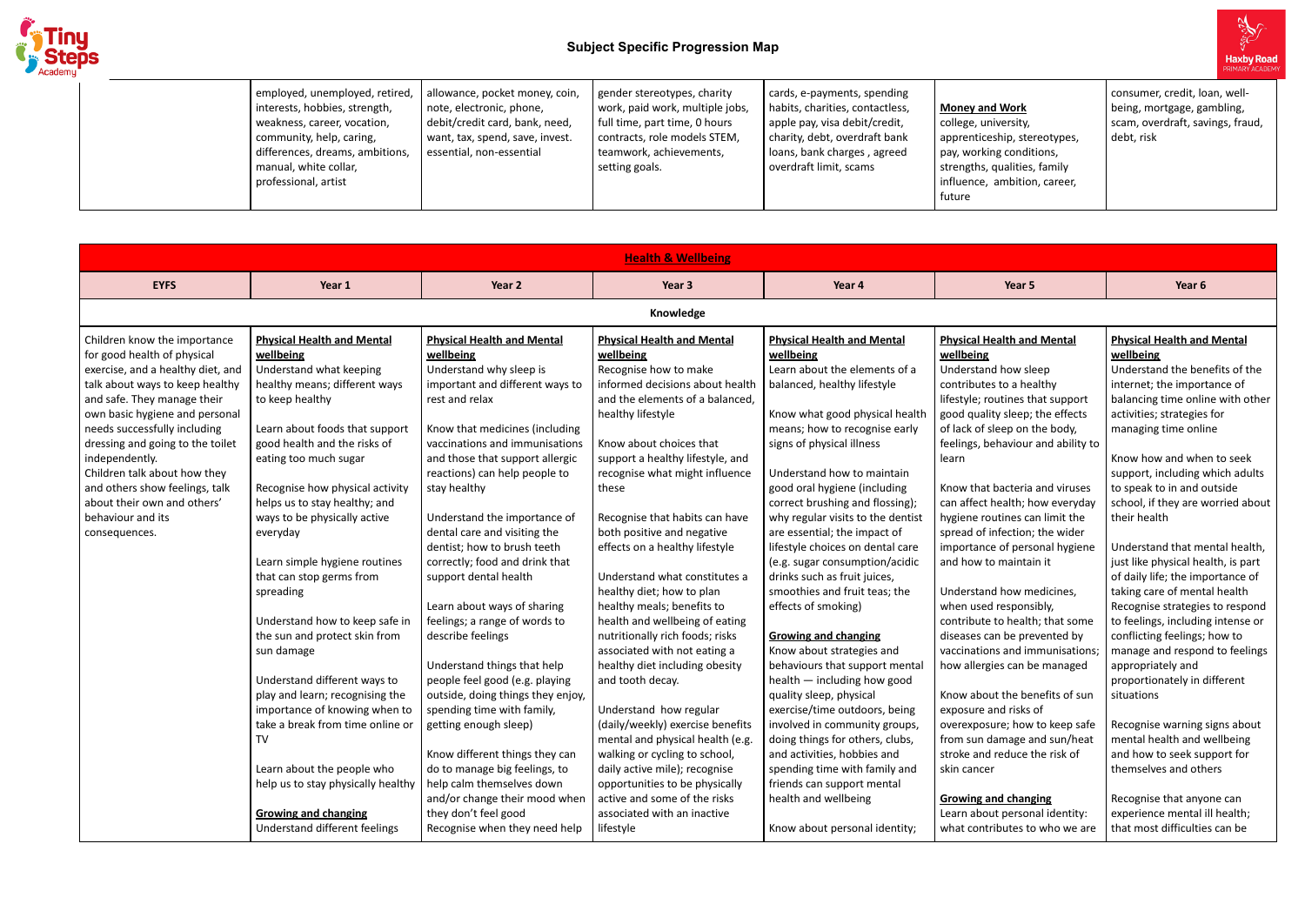

| with feelings; that it is<br>what contributes to who we are<br>that humans can experience<br>important to ask for help with<br>(e.g. ethnicity, family, gender,<br>Recognise that feelings can<br>Recognise and name different<br>feelings; and how to ask for it<br>faith, culture, hobbies,<br>change over time and range in<br>feelings<br>likes/dislikes)<br>intensity<br>Learn about change and loss<br>H18. about everyday things that<br>Understand how feelings can<br>(including death); to identify<br>affect feelings and the<br>Recognise their individuality and<br>affect people's bodies and how<br>feelings associated with this; to<br>importance of expressing<br>personal qualities<br>they behave<br>recognise what helps people to<br>feelings<br>feel better<br><b>Keeping Safe</b><br>Recognise what others might be<br>Know how medicines, when<br>Have a varied vocabulary to use<br>when talking about feelings;<br>used responsibly, contribute to<br>feeling<br><b>Growing and changing</b><br>Understand change and loss<br>about how to express feelings in<br>health; that some diseases can<br>(including death); to identify<br>Recognise that not everyone<br>be prevented by vaccinations<br>different ways<br>feels the same at the same time<br>feelings associated with this; to<br>and immunisations; how<br>or feels the same about the<br>allergies can be managed<br>recognise what helps people to<br><b>Growing and changing</b><br>feel better<br>Recognise their individuality and<br>H38. how to predict, assess and<br>same things<br>manage risk in different<br>personal qualities<br>Name the main parts of the<br>Recognise what makes them<br>situations<br>body including external genitalia<br>Identify personal strengths,<br>special<br>(e.g. vulva, vagina, penis,<br>skills, achievements and<br>Understand the importance of<br>Recognise the ways in which we<br>interests and how these<br>taking medicines correctly and<br>testicles)<br>using household products safely,<br>are all unique<br>contribute to a sense of<br>Understand how we grow and<br>(e.g. following instructions<br>self-worth<br>change from young to old and<br>Identify what they are good at,<br>carefully)<br>what they like and dislike<br>how people's needs change<br>Understand how to manage<br>setbacks/perceived failures,<br>Learn about the risks and effects<br>Understand how to manage<br>including how to re-frame<br>of legal drugs common to<br><b>Keeping Safe</b><br>when finding things difficult<br>Recognise risk in simple<br>unhelpful thinking<br>everyday life (e.g. cigarettes,<br>everyday situations and what<br>e-cigarettes/vaping, alcohol and<br>action to take to minimise harm<br>medicines) and their impact on<br><b>Keeping Safe</b><br><b>Keeping Safe</b><br>Learn about rules and age<br>Recognise how to predict,<br>health; recognise that drug use<br>assess and manage risk in<br>Learn about how to keep safe at<br>can become a habit which can<br>restrictions that keep us safe<br>different situations<br>be difficult to break<br>home (including around<br>electrical appliances) and fire<br>Understand basic rules to keep<br>safe online, including what is<br>safety (e.g. not playing with<br>Identify hazards (including fire<br>meant by personal information<br>matches and lighters)<br>risks) that may cause harm,<br>and what should be kept<br>injury or risk in the home and<br>Understand that household<br>private; the importance of<br>what they can do reduce risks<br>telling a trusted adult if they<br>products (including medicines)<br>and keep safe<br>come across something that<br>can be harmful if not used<br>scares them<br>Know strategies for keeping safe<br>correctly<br>in the local environment or<br>Recognise ways to keep safe in<br>unfamiliar places (rail, water,<br>familiar and unfamiliar<br>road) and firework safety; safe<br>use of digital devices when out<br>environments (e.g. beach,<br>and about<br>shopping centre, park,<br>swimming pool, on the street)<br>and how to cross the road safely |                    |
|---------------------------------------------------------------------------------------------------------------------------------------------------------------------------------------------------------------------------------------------------------------------------------------------------------------------------------------------------------------------------------------------------------------------------------------------------------------------------------------------------------------------------------------------------------------------------------------------------------------------------------------------------------------------------------------------------------------------------------------------------------------------------------------------------------------------------------------------------------------------------------------------------------------------------------------------------------------------------------------------------------------------------------------------------------------------------------------------------------------------------------------------------------------------------------------------------------------------------------------------------------------------------------------------------------------------------------------------------------------------------------------------------------------------------------------------------------------------------------------------------------------------------------------------------------------------------------------------------------------------------------------------------------------------------------------------------------------------------------------------------------------------------------------------------------------------------------------------------------------------------------------------------------------------------------------------------------------------------------------------------------------------------------------------------------------------------------------------------------------------------------------------------------------------------------------------------------------------------------------------------------------------------------------------------------------------------------------------------------------------------------------------------------------------------------------------------------------------------------------------------------------------------------------------------------------------------------------------------------------------------------------------------------------------------------------------------------------------------------------------------------------------------------------------------------------------------------------------------------------------------------------------------------------------------------------------------------------------------------------------------------------------------------------------------------------------------------------------------------------------------------------------------------------------------------------------------------------------------------------------------------------------------------------------------------------------------------------------------------------------------------------------------------------------------------------------------------------------------------------------------------------------------------------------------------------------------------------------------------------------------------------------------------------------------------------------------------------------------------------------------------------------------------------------------------------------------------------------------------------------------------------------------------------------------------------------------------------------------------------------------------------------------------------------------------------------------------------------------------------------------------------------------|--------------------|
|                                                                                                                                                                                                                                                                                                                                                                                                                                                                                                                                                                                                                                                                                                                                                                                                                                                                                                                                                                                                                                                                                                                                                                                                                                                                                                                                                                                                                                                                                                                                                                                                                                                                                                                                                                                                                                                                                                                                                                                                                                                                                                                                                                                                                                                                                                                                                                                                                                                                                                                                                                                                                                                                                                                                                                                                                                                                                                                                                                                                                                                                                                                                                                                                                                                                                                                                                                                                                                                                                                                                                                                                                                                                                                                                                                                                                                                                                                                                                                                                                                                                                                                                                   | (e.g. eth          |
|                                                                                                                                                                                                                                                                                                                                                                                                                                                                                                                                                                                                                                                                                                                                                                                                                                                                                                                                                                                                                                                                                                                                                                                                                                                                                                                                                                                                                                                                                                                                                                                                                                                                                                                                                                                                                                                                                                                                                                                                                                                                                                                                                                                                                                                                                                                                                                                                                                                                                                                                                                                                                                                                                                                                                                                                                                                                                                                                                                                                                                                                                                                                                                                                                                                                                                                                                                                                                                                                                                                                                                                                                                                                                                                                                                                                                                                                                                                                                                                                                                                                                                                                                   | faith, cul         |
|                                                                                                                                                                                                                                                                                                                                                                                                                                                                                                                                                                                                                                                                                                                                                                                                                                                                                                                                                                                                                                                                                                                                                                                                                                                                                                                                                                                                                                                                                                                                                                                                                                                                                                                                                                                                                                                                                                                                                                                                                                                                                                                                                                                                                                                                                                                                                                                                                                                                                                                                                                                                                                                                                                                                                                                                                                                                                                                                                                                                                                                                                                                                                                                                                                                                                                                                                                                                                                                                                                                                                                                                                                                                                                                                                                                                                                                                                                                                                                                                                                                                                                                                                   | dislikes)          |
|                                                                                                                                                                                                                                                                                                                                                                                                                                                                                                                                                                                                                                                                                                                                                                                                                                                                                                                                                                                                                                                                                                                                                                                                                                                                                                                                                                                                                                                                                                                                                                                                                                                                                                                                                                                                                                                                                                                                                                                                                                                                                                                                                                                                                                                                                                                                                                                                                                                                                                                                                                                                                                                                                                                                                                                                                                                                                                                                                                                                                                                                                                                                                                                                                                                                                                                                                                                                                                                                                                                                                                                                                                                                                                                                                                                                                                                                                                                                                                                                                                                                                                                                                   | Understa           |
|                                                                                                                                                                                                                                                                                                                                                                                                                                                                                                                                                                                                                                                                                                                                                                                                                                                                                                                                                                                                                                                                                                                                                                                                                                                                                                                                                                                                                                                                                                                                                                                                                                                                                                                                                                                                                                                                                                                                                                                                                                                                                                                                                                                                                                                                                                                                                                                                                                                                                                                                                                                                                                                                                                                                                                                                                                                                                                                                                                                                                                                                                                                                                                                                                                                                                                                                                                                                                                                                                                                                                                                                                                                                                                                                                                                                                                                                                                                                                                                                                                                                                                                                                   | people g           |
|                                                                                                                                                                                                                                                                                                                                                                                                                                                                                                                                                                                                                                                                                                                                                                                                                                                                                                                                                                                                                                                                                                                                                                                                                                                                                                                                                                                                                                                                                                                                                                                                                                                                                                                                                                                                                                                                                                                                                                                                                                                                                                                                                                                                                                                                                                                                                                                                                                                                                                                                                                                                                                                                                                                                                                                                                                                                                                                                                                                                                                                                                                                                                                                                                                                                                                                                                                                                                                                                                                                                                                                                                                                                                                                                                                                                                                                                                                                                                                                                                                                                                                                                                   | correspo           |
|                                                                                                                                                                                                                                                                                                                                                                                                                                                                                                                                                                                                                                                                                                                                                                                                                                                                                                                                                                                                                                                                                                                                                                                                                                                                                                                                                                                                                                                                                                                                                                                                                                                                                                                                                                                                                                                                                                                                                                                                                                                                                                                                                                                                                                                                                                                                                                                                                                                                                                                                                                                                                                                                                                                                                                                                                                                                                                                                                                                                                                                                                                                                                                                                                                                                                                                                                                                                                                                                                                                                                                                                                                                                                                                                                                                                                                                                                                                                                                                                                                                                                                                                                   | sex                |
|                                                                                                                                                                                                                                                                                                                                                                                                                                                                                                                                                                                                                                                                                                                                                                                                                                                                                                                                                                                                                                                                                                                                                                                                                                                                                                                                                                                                                                                                                                                                                                                                                                                                                                                                                                                                                                                                                                                                                                                                                                                                                                                                                                                                                                                                                                                                                                                                                                                                                                                                                                                                                                                                                                                                                                                                                                                                                                                                                                                                                                                                                                                                                                                                                                                                                                                                                                                                                                                                                                                                                                                                                                                                                                                                                                                                                                                                                                                                                                                                                                                                                                                                                   |                    |
|                                                                                                                                                                                                                                                                                                                                                                                                                                                                                                                                                                                                                                                                                                                                                                                                                                                                                                                                                                                                                                                                                                                                                                                                                                                                                                                                                                                                                                                                                                                                                                                                                                                                                                                                                                                                                                                                                                                                                                                                                                                                                                                                                                                                                                                                                                                                                                                                                                                                                                                                                                                                                                                                                                                                                                                                                                                                                                                                                                                                                                                                                                                                                                                                                                                                                                                                                                                                                                                                                                                                                                                                                                                                                                                                                                                                                                                                                                                                                                                                                                                                                                                                                   | Identify           |
|                                                                                                                                                                                                                                                                                                                                                                                                                                                                                                                                                                                                                                                                                                                                                                                                                                                                                                                                                                                                                                                                                                                                                                                                                                                                                                                                                                                                                                                                                                                                                                                                                                                                                                                                                                                                                                                                                                                                                                                                                                                                                                                                                                                                                                                                                                                                                                                                                                                                                                                                                                                                                                                                                                                                                                                                                                                                                                                                                                                                                                                                                                                                                                                                                                                                                                                                                                                                                                                                                                                                                                                                                                                                                                                                                                                                                                                                                                                                                                                                                                                                                                                                                   | and inter          |
|                                                                                                                                                                                                                                                                                                                                                                                                                                                                                                                                                                                                                                                                                                                                                                                                                                                                                                                                                                                                                                                                                                                                                                                                                                                                                                                                                                                                                                                                                                                                                                                                                                                                                                                                                                                                                                                                                                                                                                                                                                                                                                                                                                                                                                                                                                                                                                                                                                                                                                                                                                                                                                                                                                                                                                                                                                                                                                                                                                                                                                                                                                                                                                                                                                                                                                                                                                                                                                                                                                                                                                                                                                                                                                                                                                                                                                                                                                                                                                                                                                                                                                                                                   | organs in          |
|                                                                                                                                                                                                                                                                                                                                                                                                                                                                                                                                                                                                                                                                                                                                                                                                                                                                                                                                                                                                                                                                                                                                                                                                                                                                                                                                                                                                                                                                                                                                                                                                                                                                                                                                                                                                                                                                                                                                                                                                                                                                                                                                                                                                                                                                                                                                                                                                                                                                                                                                                                                                                                                                                                                                                                                                                                                                                                                                                                                                                                                                                                                                                                                                                                                                                                                                                                                                                                                                                                                                                                                                                                                                                                                                                                                                                                                                                                                                                                                                                                                                                                                                                   |                    |
|                                                                                                                                                                                                                                                                                                                                                                                                                                                                                                                                                                                                                                                                                                                                                                                                                                                                                                                                                                                                                                                                                                                                                                                                                                                                                                                                                                                                                                                                                                                                                                                                                                                                                                                                                                                                                                                                                                                                                                                                                                                                                                                                                                                                                                                                                                                                                                                                                                                                                                                                                                                                                                                                                                                                                                                                                                                                                                                                                                                                                                                                                                                                                                                                                                                                                                                                                                                                                                                                                                                                                                                                                                                                                                                                                                                                                                                                                                                                                                                                                                                                                                                                                   | Understa           |
|                                                                                                                                                                                                                                                                                                                                                                                                                                                                                                                                                                                                                                                                                                                                                                                                                                                                                                                                                                                                                                                                                                                                                                                                                                                                                                                                                                                                                                                                                                                                                                                                                                                                                                                                                                                                                                                                                                                                                                                                                                                                                                                                                                                                                                                                                                                                                                                                                                                                                                                                                                                                                                                                                                                                                                                                                                                                                                                                                                                                                                                                                                                                                                                                                                                                                                                                                                                                                                                                                                                                                                                                                                                                                                                                                                                                                                                                                                                                                                                                                                                                                                                                                   | emotion            |
|                                                                                                                                                                                                                                                                                                                                                                                                                                                                                                                                                                                                                                                                                                                                                                                                                                                                                                                                                                                                                                                                                                                                                                                                                                                                                                                                                                                                                                                                                                                                                                                                                                                                                                                                                                                                                                                                                                                                                                                                                                                                                                                                                                                                                                                                                                                                                                                                                                                                                                                                                                                                                                                                                                                                                                                                                                                                                                                                                                                                                                                                                                                                                                                                                                                                                                                                                                                                                                                                                                                                                                                                                                                                                                                                                                                                                                                                                                                                                                                                                                                                                                                                                   | when ap            |
|                                                                                                                                                                                                                                                                                                                                                                                                                                                                                                                                                                                                                                                                                                                                                                                                                                                                                                                                                                                                                                                                                                                                                                                                                                                                                                                                                                                                                                                                                                                                                                                                                                                                                                                                                                                                                                                                                                                                                                                                                                                                                                                                                                                                                                                                                                                                                                                                                                                                                                                                                                                                                                                                                                                                                                                                                                                                                                                                                                                                                                                                                                                                                                                                                                                                                                                                                                                                                                                                                                                                                                                                                                                                                                                                                                                                                                                                                                                                                                                                                                                                                                                                                   | puberty            |
|                                                                                                                                                                                                                                                                                                                                                                                                                                                                                                                                                                                                                                                                                                                                                                                                                                                                                                                                                                                                                                                                                                                                                                                                                                                                                                                                                                                                                                                                                                                                                                                                                                                                                                                                                                                                                                                                                                                                                                                                                                                                                                                                                                                                                                                                                                                                                                                                                                                                                                                                                                                                                                                                                                                                                                                                                                                                                                                                                                                                                                                                                                                                                                                                                                                                                                                                                                                                                                                                                                                                                                                                                                                                                                                                                                                                                                                                                                                                                                                                                                                                                                                                                   | menstru<br>the men |
|                                                                                                                                                                                                                                                                                                                                                                                                                                                                                                                                                                                                                                                                                                                                                                                                                                                                                                                                                                                                                                                                                                                                                                                                                                                                                                                                                                                                                                                                                                                                                                                                                                                                                                                                                                                                                                                                                                                                                                                                                                                                                                                                                                                                                                                                                                                                                                                                                                                                                                                                                                                                                                                                                                                                                                                                                                                                                                                                                                                                                                                                                                                                                                                                                                                                                                                                                                                                                                                                                                                                                                                                                                                                                                                                                                                                                                                                                                                                                                                                                                                                                                                                                   | menstru            |
|                                                                                                                                                                                                                                                                                                                                                                                                                                                                                                                                                                                                                                                                                                                                                                                                                                                                                                                                                                                                                                                                                                                                                                                                                                                                                                                                                                                                                                                                                                                                                                                                                                                                                                                                                                                                                                                                                                                                                                                                                                                                                                                                                                                                                                                                                                                                                                                                                                                                                                                                                                                                                                                                                                                                                                                                                                                                                                                                                                                                                                                                                                                                                                                                                                                                                                                                                                                                                                                                                                                                                                                                                                                                                                                                                                                                                                                                                                                                                                                                                                                                                                                                                   | and wet            |
|                                                                                                                                                                                                                                                                                                                                                                                                                                                                                                                                                                                                                                                                                                                                                                                                                                                                                                                                                                                                                                                                                                                                                                                                                                                                                                                                                                                                                                                                                                                                                                                                                                                                                                                                                                                                                                                                                                                                                                                                                                                                                                                                                                                                                                                                                                                                                                                                                                                                                                                                                                                                                                                                                                                                                                                                                                                                                                                                                                                                                                                                                                                                                                                                                                                                                                                                                                                                                                                                                                                                                                                                                                                                                                                                                                                                                                                                                                                                                                                                                                                                                                                                                   |                    |
|                                                                                                                                                                                                                                                                                                                                                                                                                                                                                                                                                                                                                                                                                                                                                                                                                                                                                                                                                                                                                                                                                                                                                                                                                                                                                                                                                                                                                                                                                                                                                                                                                                                                                                                                                                                                                                                                                                                                                                                                                                                                                                                                                                                                                                                                                                                                                                                                                                                                                                                                                                                                                                                                                                                                                                                                                                                                                                                                                                                                                                                                                                                                                                                                                                                                                                                                                                                                                                                                                                                                                                                                                                                                                                                                                                                                                                                                                                                                                                                                                                                                                                                                                   | Know ab            |
|                                                                                                                                                                                                                                                                                                                                                                                                                                                                                                                                                                                                                                                                                                                                                                                                                                                                                                                                                                                                                                                                                                                                                                                                                                                                                                                                                                                                                                                                                                                                                                                                                                                                                                                                                                                                                                                                                                                                                                                                                                                                                                                                                                                                                                                                                                                                                                                                                                                                                                                                                                                                                                                                                                                                                                                                                                                                                                                                                                                                                                                                                                                                                                                                                                                                                                                                                                                                                                                                                                                                                                                                                                                                                                                                                                                                                                                                                                                                                                                                                                                                                                                                                   | routines           |
|                                                                                                                                                                                                                                                                                                                                                                                                                                                                                                                                                                                                                                                                                                                                                                                                                                                                                                                                                                                                                                                                                                                                                                                                                                                                                                                                                                                                                                                                                                                                                                                                                                                                                                                                                                                                                                                                                                                                                                                                                                                                                                                                                                                                                                                                                                                                                                                                                                                                                                                                                                                                                                                                                                                                                                                                                                                                                                                                                                                                                                                                                                                                                                                                                                                                                                                                                                                                                                                                                                                                                                                                                                                                                                                                                                                                                                                                                                                                                                                                                                                                                                                                                   | of puber           |
|                                                                                                                                                                                                                                                                                                                                                                                                                                                                                                                                                                                                                                                                                                                                                                                                                                                                                                                                                                                                                                                                                                                                                                                                                                                                                                                                                                                                                                                                                                                                                                                                                                                                                                                                                                                                                                                                                                                                                                                                                                                                                                                                                                                                                                                                                                                                                                                                                                                                                                                                                                                                                                                                                                                                                                                                                                                                                                                                                                                                                                                                                                                                                                                                                                                                                                                                                                                                                                                                                                                                                                                                                                                                                                                                                                                                                                                                                                                                                                                                                                                                                                                                                   | keeping            |
|                                                                                                                                                                                                                                                                                                                                                                                                                                                                                                                                                                                                                                                                                                                                                                                                                                                                                                                                                                                                                                                                                                                                                                                                                                                                                                                                                                                                                                                                                                                                                                                                                                                                                                                                                                                                                                                                                                                                                                                                                                                                                                                                                                                                                                                                                                                                                                                                                                                                                                                                                                                                                                                                                                                                                                                                                                                                                                                                                                                                                                                                                                                                                                                                                                                                                                                                                                                                                                                                                                                                                                                                                                                                                                                                                                                                                                                                                                                                                                                                                                                                                                                                                   | maintair           |
|                                                                                                                                                                                                                                                                                                                                                                                                                                                                                                                                                                                                                                                                                                                                                                                                                                                                                                                                                                                                                                                                                                                                                                                                                                                                                                                                                                                                                                                                                                                                                                                                                                                                                                                                                                                                                                                                                                                                                                                                                                                                                                                                                                                                                                                                                                                                                                                                                                                                                                                                                                                                                                                                                                                                                                                                                                                                                                                                                                                                                                                                                                                                                                                                                                                                                                                                                                                                                                                                                                                                                                                                                                                                                                                                                                                                                                                                                                                                                                                                                                                                                                                                                   |                    |
|                                                                                                                                                                                                                                                                                                                                                                                                                                                                                                                                                                                                                                                                                                                                                                                                                                                                                                                                                                                                                                                                                                                                                                                                                                                                                                                                                                                                                                                                                                                                                                                                                                                                                                                                                                                                                                                                                                                                                                                                                                                                                                                                                                                                                                                                                                                                                                                                                                                                                                                                                                                                                                                                                                                                                                                                                                                                                                                                                                                                                                                                                                                                                                                                                                                                                                                                                                                                                                                                                                                                                                                                                                                                                                                                                                                                                                                                                                                                                                                                                                                                                                                                                   | Know wł            |
|                                                                                                                                                                                                                                                                                                                                                                                                                                                                                                                                                                                                                                                                                                                                                                                                                                                                                                                                                                                                                                                                                                                                                                                                                                                                                                                                                                                                                                                                                                                                                                                                                                                                                                                                                                                                                                                                                                                                                                                                                                                                                                                                                                                                                                                                                                                                                                                                                                                                                                                                                                                                                                                                                                                                                                                                                                                                                                                                                                                                                                                                                                                                                                                                                                                                                                                                                                                                                                                                                                                                                                                                                                                                                                                                                                                                                                                                                                                                                                                                                                                                                                                                                   | informat           |
|                                                                                                                                                                                                                                                                                                                                                                                                                                                                                                                                                                                                                                                                                                                                                                                                                                                                                                                                                                                                                                                                                                                                                                                                                                                                                                                                                                                                                                                                                                                                                                                                                                                                                                                                                                                                                                                                                                                                                                                                                                                                                                                                                                                                                                                                                                                                                                                                                                                                                                                                                                                                                                                                                                                                                                                                                                                                                                                                                                                                                                                                                                                                                                                                                                                                                                                                                                                                                                                                                                                                                                                                                                                                                                                                                                                                                                                                                                                                                                                                                                                                                                                                                   | about gr           |
|                                                                                                                                                                                                                                                                                                                                                                                                                                                                                                                                                                                                                                                                                                                                                                                                                                                                                                                                                                                                                                                                                                                                                                                                                                                                                                                                                                                                                                                                                                                                                                                                                                                                                                                                                                                                                                                                                                                                                                                                                                                                                                                                                                                                                                                                                                                                                                                                                                                                                                                                                                                                                                                                                                                                                                                                                                                                                                                                                                                                                                                                                                                                                                                                                                                                                                                                                                                                                                                                                                                                                                                                                                                                                                                                                                                                                                                                                                                                                                                                                                                                                                                                                   | especiall          |
|                                                                                                                                                                                                                                                                                                                                                                                                                                                                                                                                                                                                                                                                                                                                                                                                                                                                                                                                                                                                                                                                                                                                                                                                                                                                                                                                                                                                                                                                                                                                                                                                                                                                                                                                                                                                                                                                                                                                                                                                                                                                                                                                                                                                                                                                                                                                                                                                                                                                                                                                                                                                                                                                                                                                                                                                                                                                                                                                                                                                                                                                                                                                                                                                                                                                                                                                                                                                                                                                                                                                                                                                                                                                                                                                                                                                                                                                                                                                                                                                                                                                                                                                                   | <b>Keeping</b>     |
|                                                                                                                                                                                                                                                                                                                                                                                                                                                                                                                                                                                                                                                                                                                                                                                                                                                                                                                                                                                                                                                                                                                                                                                                                                                                                                                                                                                                                                                                                                                                                                                                                                                                                                                                                                                                                                                                                                                                                                                                                                                                                                                                                                                                                                                                                                                                                                                                                                                                                                                                                                                                                                                                                                                                                                                                                                                                                                                                                                                                                                                                                                                                                                                                                                                                                                                                                                                                                                                                                                                                                                                                                                                                                                                                                                                                                                                                                                                                                                                                                                                                                                                                                   | Understa           |
|                                                                                                                                                                                                                                                                                                                                                                                                                                                                                                                                                                                                                                                                                                                                                                                                                                                                                                                                                                                                                                                                                                                                                                                                                                                                                                                                                                                                                                                                                                                                                                                                                                                                                                                                                                                                                                                                                                                                                                                                                                                                                                                                                                                                                                                                                                                                                                                                                                                                                                                                                                                                                                                                                                                                                                                                                                                                                                                                                                                                                                                                                                                                                                                                                                                                                                                                                                                                                                                                                                                                                                                                                                                                                                                                                                                                                                                                                                                                                                                                                                                                                                                                                   | assess ar          |
|                                                                                                                                                                                                                                                                                                                                                                                                                                                                                                                                                                                                                                                                                                                                                                                                                                                                                                                                                                                                                                                                                                                                                                                                                                                                                                                                                                                                                                                                                                                                                                                                                                                                                                                                                                                                                                                                                                                                                                                                                                                                                                                                                                                                                                                                                                                                                                                                                                                                                                                                                                                                                                                                                                                                                                                                                                                                                                                                                                                                                                                                                                                                                                                                                                                                                                                                                                                                                                                                                                                                                                                                                                                                                                                                                                                                                                                                                                                                                                                                                                                                                                                                                   | different          |
|                                                                                                                                                                                                                                                                                                                                                                                                                                                                                                                                                                                                                                                                                                                                                                                                                                                                                                                                                                                                                                                                                                                                                                                                                                                                                                                                                                                                                                                                                                                                                                                                                                                                                                                                                                                                                                                                                                                                                                                                                                                                                                                                                                                                                                                                                                                                                                                                                                                                                                                                                                                                                                                                                                                                                                                                                                                                                                                                                                                                                                                                                                                                                                                                                                                                                                                                                                                                                                                                                                                                                                                                                                                                                                                                                                                                                                                                                                                                                                                                                                                                                                                                                   |                    |
|                                                                                                                                                                                                                                                                                                                                                                                                                                                                                                                                                                                                                                                                                                                                                                                                                                                                                                                                                                                                                                                                                                                                                                                                                                                                                                                                                                                                                                                                                                                                                                                                                                                                                                                                                                                                                                                                                                                                                                                                                                                                                                                                                                                                                                                                                                                                                                                                                                                                                                                                                                                                                                                                                                                                                                                                                                                                                                                                                                                                                                                                                                                                                                                                                                                                                                                                                                                                                                                                                                                                                                                                                                                                                                                                                                                                                                                                                                                                                                                                                                                                                                                                                   | Know wł            |
|                                                                                                                                                                                                                                                                                                                                                                                                                                                                                                                                                                                                                                                                                                                                                                                                                                                                                                                                                                                                                                                                                                                                                                                                                                                                                                                                                                                                                                                                                                                                                                                                                                                                                                                                                                                                                                                                                                                                                                                                                                                                                                                                                                                                                                                                                                                                                                                                                                                                                                                                                                                                                                                                                                                                                                                                                                                                                                                                                                                                                                                                                                                                                                                                                                                                                                                                                                                                                                                                                                                                                                                                                                                                                                                                                                                                                                                                                                                                                                                                                                                                                                                                                   | basic tec          |
|                                                                                                                                                                                                                                                                                                                                                                                                                                                                                                                                                                                                                                                                                                                                                                                                                                                                                                                                                                                                                                                                                                                                                                                                                                                                                                                                                                                                                                                                                                                                                                                                                                                                                                                                                                                                                                                                                                                                                                                                                                                                                                                                                                                                                                                                                                                                                                                                                                                                                                                                                                                                                                                                                                                                                                                                                                                                                                                                                                                                                                                                                                                                                                                                                                                                                                                                                                                                                                                                                                                                                                                                                                                                                                                                                                                                                                                                                                                                                                                                                                                                                                                                                   | with con           |
|                                                                                                                                                                                                                                                                                                                                                                                                                                                                                                                                                                                                                                                                                                                                                                                                                                                                                                                                                                                                                                                                                                                                                                                                                                                                                                                                                                                                                                                                                                                                                                                                                                                                                                                                                                                                                                                                                                                                                                                                                                                                                                                                                                                                                                                                                                                                                                                                                                                                                                                                                                                                                                                                                                                                                                                                                                                                                                                                                                                                                                                                                                                                                                                                                                                                                                                                                                                                                                                                                                                                                                                                                                                                                                                                                                                                                                                                                                                                                                                                                                                                                                                                                   |                    |
|                                                                                                                                                                                                                                                                                                                                                                                                                                                                                                                                                                                                                                                                                                                                                                                                                                                                                                                                                                                                                                                                                                                                                                                                                                                                                                                                                                                                                                                                                                                                                                                                                                                                                                                                                                                                                                                                                                                                                                                                                                                                                                                                                                                                                                                                                                                                                                                                                                                                                                                                                                                                                                                                                                                                                                                                                                                                                                                                                                                                                                                                                                                                                                                                                                                                                                                                                                                                                                                                                                                                                                                                                                                                                                                                                                                                                                                                                                                                                                                                                                                                                                                                                   | Understa           |
|                                                                                                                                                                                                                                                                                                                                                                                                                                                                                                                                                                                                                                                                                                                                                                                                                                                                                                                                                                                                                                                                                                                                                                                                                                                                                                                                                                                                                                                                                                                                                                                                                                                                                                                                                                                                                                                                                                                                                                                                                                                                                                                                                                                                                                                                                                                                                                                                                                                                                                                                                                                                                                                                                                                                                                                                                                                                                                                                                                                                                                                                                                                                                                                                                                                                                                                                                                                                                                                                                                                                                                                                                                                                                                                                                                                                                                                                                                                                                                                                                                                                                                                                                   | react in           |
|                                                                                                                                                                                                                                                                                                                                                                                                                                                                                                                                                                                                                                                                                                                                                                                                                                                                                                                                                                                                                                                                                                                                                                                                                                                                                                                                                                                                                                                                                                                                                                                                                                                                                                                                                                                                                                                                                                                                                                                                                                                                                                                                                                                                                                                                                                                                                                                                                                                                                                                                                                                                                                                                                                                                                                                                                                                                                                                                                                                                                                                                                                                                                                                                                                                                                                                                                                                                                                                                                                                                                                                                                                                                                                                                                                                                                                                                                                                                                                                                                                                                                                                                                   | how to i           |
|                                                                                                                                                                                                                                                                                                                                                                                                                                                                                                                                                                                                                                                                                                                                                                                                                                                                                                                                                                                                                                                                                                                                                                                                                                                                                                                                                                                                                                                                                                                                                                                                                                                                                                                                                                                                                                                                                                                                                                                                                                                                                                                                                                                                                                                                                                                                                                                                                                                                                                                                                                                                                                                                                                                                                                                                                                                                                                                                                                                                                                                                                                                                                                                                                                                                                                                                                                                                                                                                                                                                                                                                                                                                                                                                                                                                                                                                                                                                                                                                                                                                                                                                                   | may req            |
|                                                                                                                                                                                                                                                                                                                                                                                                                                                                                                                                                                                                                                                                                                                                                                                                                                                                                                                                                                                                                                                                                                                                                                                                                                                                                                                                                                                                                                                                                                                                                                                                                                                                                                                                                                                                                                                                                                                                                                                                                                                                                                                                                                                                                                                                                                                                                                                                                                                                                                                                                                                                                                                                                                                                                                                                                                                                                                                                                                                                                                                                                                                                                                                                                                                                                                                                                                                                                                                                                                                                                                                                                                                                                                                                                                                                                                                                                                                                                                                                                                                                                                                                                   | services;          |
|                                                                                                                                                                                                                                                                                                                                                                                                                                                                                                                                                                                                                                                                                                                                                                                                                                                                                                                                                                                                                                                                                                                                                                                                                                                                                                                                                                                                                                                                                                                                                                                                                                                                                                                                                                                                                                                                                                                                                                                                                                                                                                                                                                                                                                                                                                                                                                                                                                                                                                                                                                                                                                                                                                                                                                                                                                                                                                                                                                                                                                                                                                                                                                                                                                                                                                                                                                                                                                                                                                                                                                                                                                                                                                                                                                                                                                                                                                                                                                                                                                                                                                                                                   | them an            |
| Recognise the people whose job                                                                                                                                                                                                                                                                                                                                                                                                                                                                                                                                                                                                                                                                                                                                                                                                                                                                                                                                                                                                                                                                                                                                                                                                                                                                                                                                                                                                                                                                                                                                                                                                                                                                                                                                                                                                                                                                                                                                                                                                                                                                                                                                                                                                                                                                                                                                                                                                                                                                                                                                                                                                                                                                                                                                                                                                                                                                                                                                                                                                                                                                                                                                                                                                                                                                                                                                                                                                                                                                                                                                                                                                                                                                                                                                                                                                                                                                                                                                                                                                                                                                                                                    |                    |



3. ethnicity, family, gender, h, culture, hobbies, likes/

derstand that for some pple gender identity does not respond with their biological

ntify the external genitalia I internal reproductive ans in males and females

derstand the physical and otional changes that happen en approaching and during perty (including nstruation, key facts about menstrual cycle and nstrual wellbeing, erections wet dreams)

ow about how hygiene tines change during the time ouberty, the importance of ping clean and how to intain personal hygiene

ow where to get more ormation, help and advice out growing and changing, ecially about puberty

#### **Keeping Safe**

derstand how to predict, ess and manage risk in erent situations

bw what is meant by first aid: ic techniques for dealing h common injuries

derstand how to respond and ct in an emergency situation; w to identify situations that y require the emergency vices; know how to contact m and what to say

resolved with help and support; and that it is important to discuss feelings with a trusted adult

Learn about change and loss, including death, and how these can affect feelings; ways of expressing and managing grief and bereavement

Know problem-solving strategies for dealing with emotions, challenges and change, including the transition to new schools

### **Growing and changing**

Apply problem-solving strategies for dealing with emotions, challenges and change, including the transition to new schools

Understand the processes of reproduction and birth as part of the human life cycle; how babies are conceived and born (and that there are ways to prevent a baby being made); how babies need to be cared for

Know about the new opportunities and responsibilities that increasing independence may bring

Recognise strategies to manage transitions between classes and key stages

#### **Keeping Safe**

Understand the reasons for following and complying with regulations and restrictions (including age restrictions); how they promote personal safety and wellbeing with reference to social media, television programmes, films, games and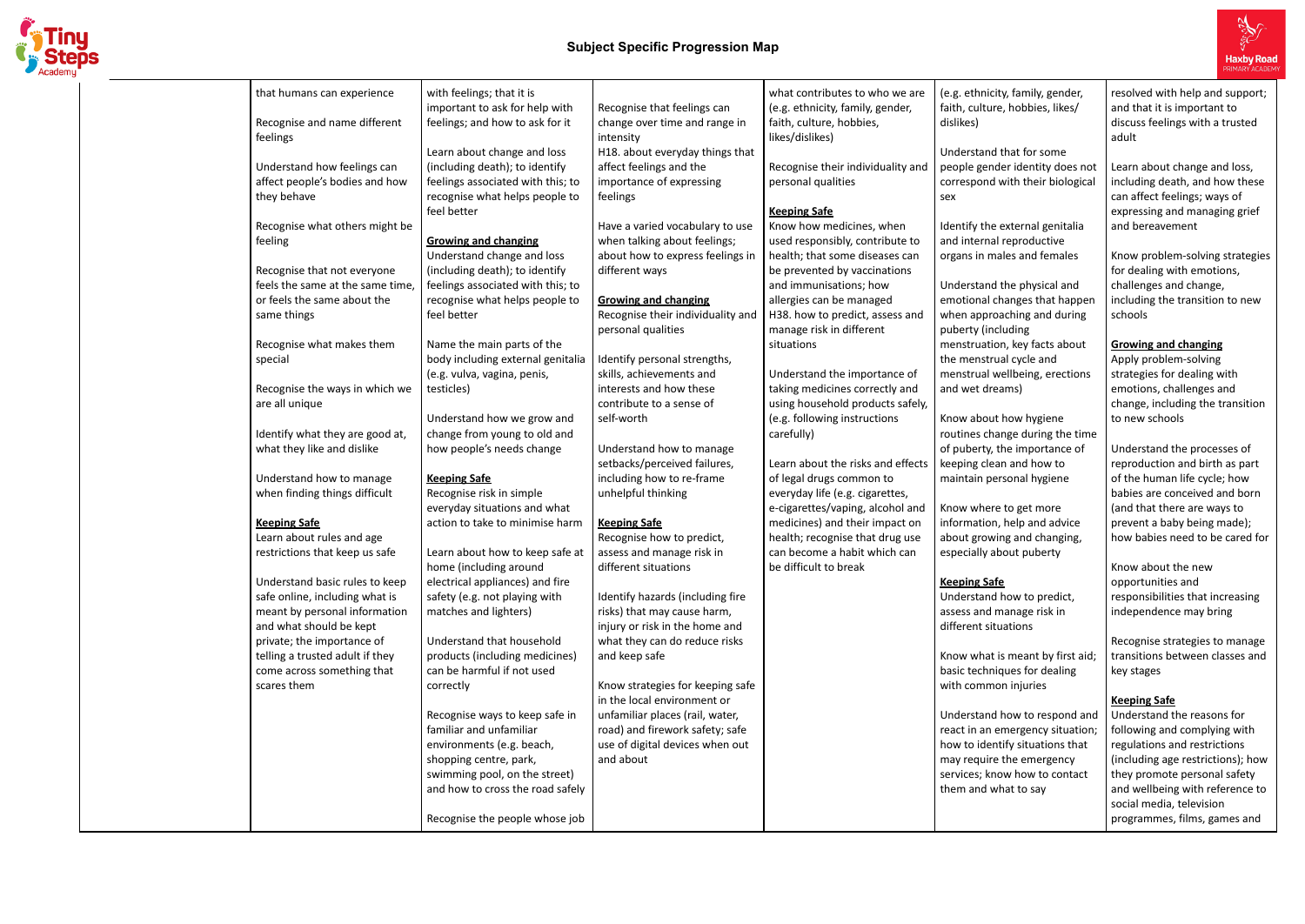

|  | it is to help keep us safe                                  |  |  |
|--|-------------------------------------------------------------|--|--|
|  | Know what to do if there is an                              |  |  |
|  | accident and someone is hurt                                |  |  |
|  | and how to get help in an<br>emergency (how to dial 999 and |  |  |
|  | what to say)                                                |  |  |
|  |                                                             |  |  |
|  |                                                             |  |  |
|  |                                                             |  |  |
|  |                                                             |  |  |
|  |                                                             |  |  |
|  |                                                             |  |  |
|  |                                                             |  |  |
|  |                                                             |  |  |
|  |                                                             |  |  |
|  |                                                             |  |  |
|  |                                                             |  |  |
|  |                                                             |  |  |
|  |                                                             |  |  |
|  |                                                             |  |  |
|  |                                                             |  |  |
|  |                                                             |  |  |
|  |                                                             |  |  |
|  |                                                             |  |  |
|  |                                                             |  |  |
|  |                                                             |  |  |
|  |                                                             |  |  |
|  |                                                             |  |  |
|  |                                                             |  |  |
|  |                                                             |  |  |
|  |                                                             |  |  |
|  |                                                             |  |  |
|  |                                                             |  |  |
|  |                                                             |  |  |
|  |                                                             |  |  |



#### o nlin e g a min g

Know about the importance of keeping personal information private; strategies for keeping safe online, including how to manage requests for personal information or images of themselves and others; what t o do if frightened or worried by something seen or read online and how to report concerns, inappropriate content and contact

Recognise the risks and effec t s o f le g al d r u g s c o m m o n t o everyday life (e.g. cigarettes, e-cigarettes/vaping, alcohol and medicines) and their impact on health; recognise that drug use can become a habit which can be difficult to break

Recognise that there are laws surrounding the use of legal drugs and that some drugs are illegal to own, use and give to others

Understand why people choos e to use or not use drugs (including nicotine, alcohol and medicines);

Recognise the mixed messages in the media about drugs, including alcohol and smoking/vaping H50. about the organisations that can support people concerning alcohol, tobacco and nicotine or other drug use; people they can talk to if they have concerns

Recognise that female genital mutilation (FGM) is against British law, what to do and whom to tell if they think they or someone they know might be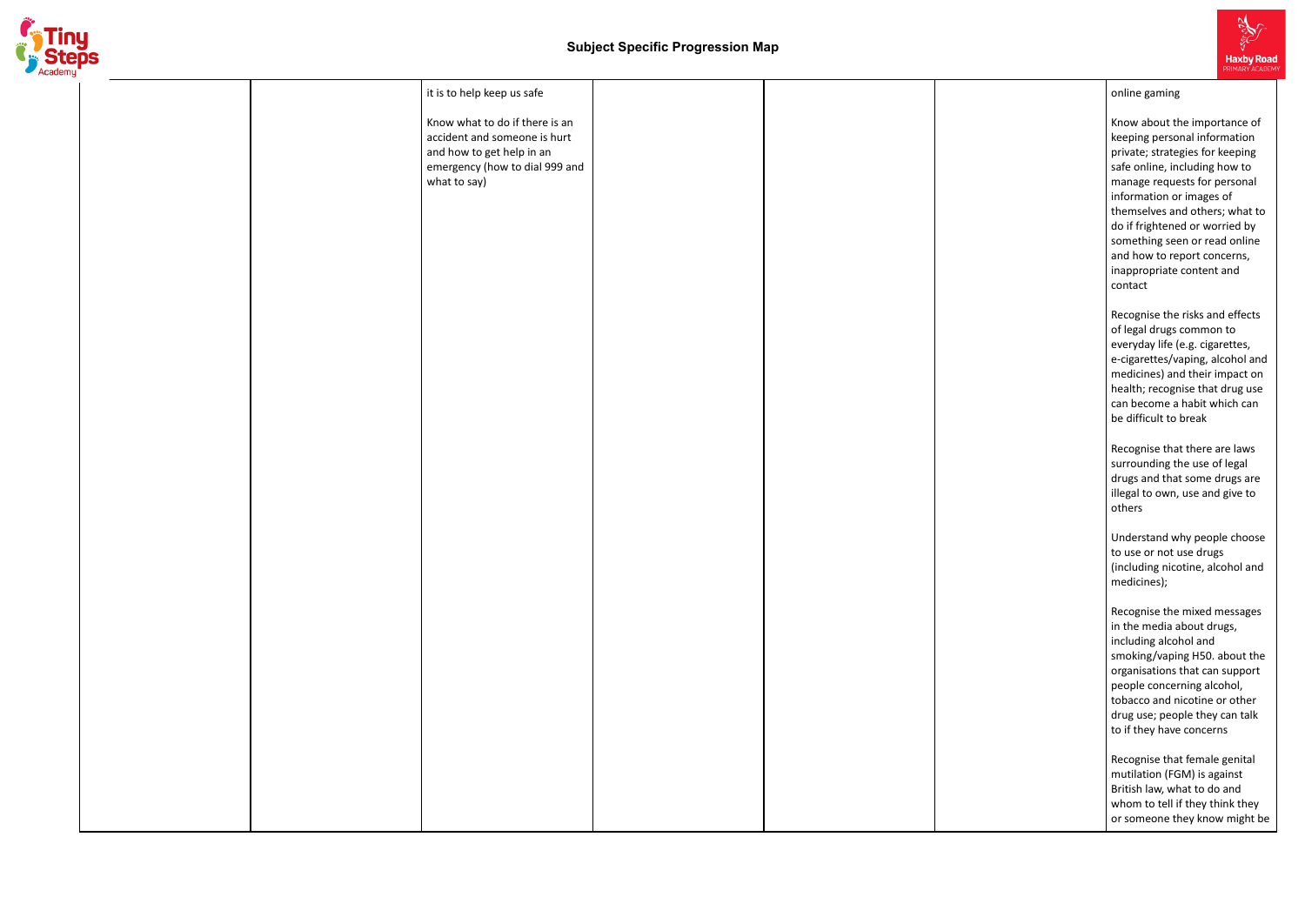

|                                                                                                                                                                                                                                                                                                                                                                                                                                                                                                                                                           |                                                                                                                                                                                                                                                                                                                                                                                                                                                                                                                                                                                           |                                                                                                                                                                                                                                                                                                                                                                                                                                                                                         |                                                                                                                                                                                                                                                                                                                                                                                                                                                                                                                                                                                         |                                                                                                                                                                                                                                                                                                                                                                                                                                                                                                                                               | at risk                                                                                                                                                                                                                                                                                                                                                                                                                                                                                                                                                                                                                                                                                           |
|-----------------------------------------------------------------------------------------------------------------------------------------------------------------------------------------------------------------------------------------------------------------------------------------------------------------------------------------------------------------------------------------------------------------------------------------------------------------------------------------------------------------------------------------------------------|-------------------------------------------------------------------------------------------------------------------------------------------------------------------------------------------------------------------------------------------------------------------------------------------------------------------------------------------------------------------------------------------------------------------------------------------------------------------------------------------------------------------------------------------------------------------------------------------|-----------------------------------------------------------------------------------------------------------------------------------------------------------------------------------------------------------------------------------------------------------------------------------------------------------------------------------------------------------------------------------------------------------------------------------------------------------------------------------------|-----------------------------------------------------------------------------------------------------------------------------------------------------------------------------------------------------------------------------------------------------------------------------------------------------------------------------------------------------------------------------------------------------------------------------------------------------------------------------------------------------------------------------------------------------------------------------------------|-----------------------------------------------------------------------------------------------------------------------------------------------------------------------------------------------------------------------------------------------------------------------------------------------------------------------------------------------------------------------------------------------------------------------------------------------------------------------------------------------------------------------------------------------|---------------------------------------------------------------------------------------------------------------------------------------------------------------------------------------------------------------------------------------------------------------------------------------------------------------------------------------------------------------------------------------------------------------------------------------------------------------------------------------------------------------------------------------------------------------------------------------------------------------------------------------------------------------------------------------------------|
|                                                                                                                                                                                                                                                                                                                                                                                                                                                                                                                                                           |                                                                                                                                                                                                                                                                                                                                                                                                                                                                                                                                                                                           | Vocabulary                                                                                                                                                                                                                                                                                                                                                                                                                                                                              |                                                                                                                                                                                                                                                                                                                                                                                                                                                                                                                                                                                         |                                                                                                                                                                                                                                                                                                                                                                                                                                                                                                                                               |                                                                                                                                                                                                                                                                                                                                                                                                                                                                                                                                                                                                                                                                                                   |
| <b>Physical Health and Mental</b><br>wellbeing<br>sleep, diet, medicine,<br>vaccination, dentist, brush,<br>routine, big feelings, calm,<br>anger, allergies, death,<br>bereavement, tooth decay,<br>cavities<br><b>Growing and changing</b><br>happy, sad, ecstatic, hurt, angry,<br>worried, anxious, hopeful,<br>elated, mad, rage, teacher,<br>parent, unique, special, likes,<br>dislikes.<br><b>Keeping Safe</b><br>restrictions, age appropriate,<br>online safety, rules, TV, film,<br>games, online, scared, worried,<br>anxious, trusted adult. | <b>Physical Health and Mental</b><br>wellbeing<br>sleep, diet, medicine,<br>vaccination, dentist, brush,<br>routine, big feelings, calm,<br>anger, allergies, death,<br>bereavement, tooth decay,<br>cavities<br><b>Growing and changing</b><br>penis, testicles, vulva, vagina,<br>genitalia, baby, toddler, child,<br>adolescent, adult, elderly,<br>opportunities, school, university,<br>job, children, goal,<br>responsibility, adapting<br><b>Keeping Safe</b><br>999, police, ambulance, fire,<br>safe, poisoning, overdose,<br>electrocute, burn, scald,<br>overdose, drown, drug | <b>Physical Health and Mental</b><br>wellbeing<br>food, exercise, healthy,<br>unhealthy, activity, tooth decay,<br>physical health and mental<br>health, balanced diet, feelings,<br>emotions<br><b>Growing and changing</b><br>individual, unique, identity,<br>strengths, weaknesses,<br>interests, challenges, strategies,<br>resilience<br><b>Keeping Safe</b><br>risk, fire, water, electric, smoke<br>alarm, home, school, wider<br>environment, crossing road,<br>hazards, rules | <b>Physical Health and Mental</b><br>wellbeing<br>exercise, meditation, healthy<br>diet, yoga, heart rate, blood<br>pressure, temperature, peak<br>flow, doctor, hospital, dentist,<br>oral hygiene, brushing, flossing,<br>fizzy drinks, fruit juices, smoking<br><b>Growing and changing</b><br>hobbies, culture, faith, family,<br>race, sex, gender, individuality<br>growing, maturing,<br><b>Keeping Safe</b><br>legal, illegal, alcohol, medicines,<br>side effects, addiction, habit,<br>risks, vaping, e-cigarette,<br>cigarettes, household products,<br>gas canisters, glue. | <b>Physical Health and Mental</b><br>wellbeing<br>Covid 19, bacteria, virus,<br>pathogen, allergies, vaccination,<br>immunisation, hygiene, social<br>distancing, factor 50+,<br>suncream, skin damage, UVA<br>rays.<br><b>Growing and changing</b><br>vulva, vagina, penis, testicles,<br>erection, wet dream, period,<br>menstruation, emotional<br>changes, tampon, sanitary towel<br><b>Keeping Safe</b><br>bruises, scalds, burns, bleeds,<br>(cuts or nose bleeds) asthma<br>attacks, allergic reactions,<br>choking, unresponsiveness. | <b>Physical Health and Mental</b><br>wellbeing<br>change, loss, bereavement,<br>grief, anxiety, depression,<br>unhappy, support, online health,<br>trolling, social media, tiktok,<br>facebook, instagram, twitter<br><b>Growing and changing</b><br>womb, ovary, eggs, sperm,<br>fertilisation, sexual intercourse,<br>consent, pregnancy, twins,<br>contraception, condom, pill,<br>parent and responsibility,<br>transition, fears, relationships,<br>new friends, goodbyes,<br>maturity.<br><b>Keeping Safe</b><br>drugs, legal and illegal, legal<br>highs, alcohol, tobacco,<br>nicotine, vaping, text, sexting,<br>illegal images, laws. FGM law,<br>risk, unneccessary and<br>acceptable. |

|             | <b>Relationship &amp; Sex Education - In isolation</b>                                                                                                        |                                                                                                                                                                               |                                                                                                                                                                     |                                                                                                                                                            |                                                                                                                                                                                        |                                                                                                                                                                                                                                                     |  |  |  |
|-------------|---------------------------------------------------------------------------------------------------------------------------------------------------------------|-------------------------------------------------------------------------------------------------------------------------------------------------------------------------------|---------------------------------------------------------------------------------------------------------------------------------------------------------------------|------------------------------------------------------------------------------------------------------------------------------------------------------------|----------------------------------------------------------------------------------------------------------------------------------------------------------------------------------------|-----------------------------------------------------------------------------------------------------------------------------------------------------------------------------------------------------------------------------------------------------|--|--|--|
| <b>EYFS</b> | Year 1                                                                                                                                                        | Year 2                                                                                                                                                                        | Year 3                                                                                                                                                              | Year 4                                                                                                                                                     | Year 5                                                                                                                                                                                 | Year 6                                                                                                                                                                                                                                              |  |  |  |
| Knowledge   |                                                                                                                                                               |                                                                                                                                                                               |                                                                                                                                                                     |                                                                                                                                                            |                                                                                                                                                                                        |                                                                                                                                                                                                                                                     |  |  |  |
|             | <b>My Special People</b><br>Know what a special<br>person is<br>Identify people special to them<br>Know what makes people<br>special<br>Know about friendship | <b>Growing Up</b><br>Know things change as<br>they grow<br>Know about the human<br>life cycle<br>Know how babies change<br>Know that people need<br>different things compared | What makes a good<br><u>friend?</u><br>Know different types of<br>Friendship<br>Understand why<br>friendship is important<br>Know the qualities of a<br>good friend | <b>Falling out with friends</b><br>Understand that<br>sometimes friends fall out<br>Know how to prevent an<br>argument<br>Know how to mend a<br>friendship | Time to Change<br>Know and label male and female<br>body parts<br>Know that puberty is about<br>changes<br>Know about changes in boys<br>during puberty<br>Know about changes in girls | <b>Puberty - Change and</b><br>becoming independent<br>Know about physical and<br>emotional changes in Puberty<br><b>Positive and Healthy</b><br><b>Relationships</b><br>Know about different types<br>relationships<br>know what makes a positive, |  |  |  |

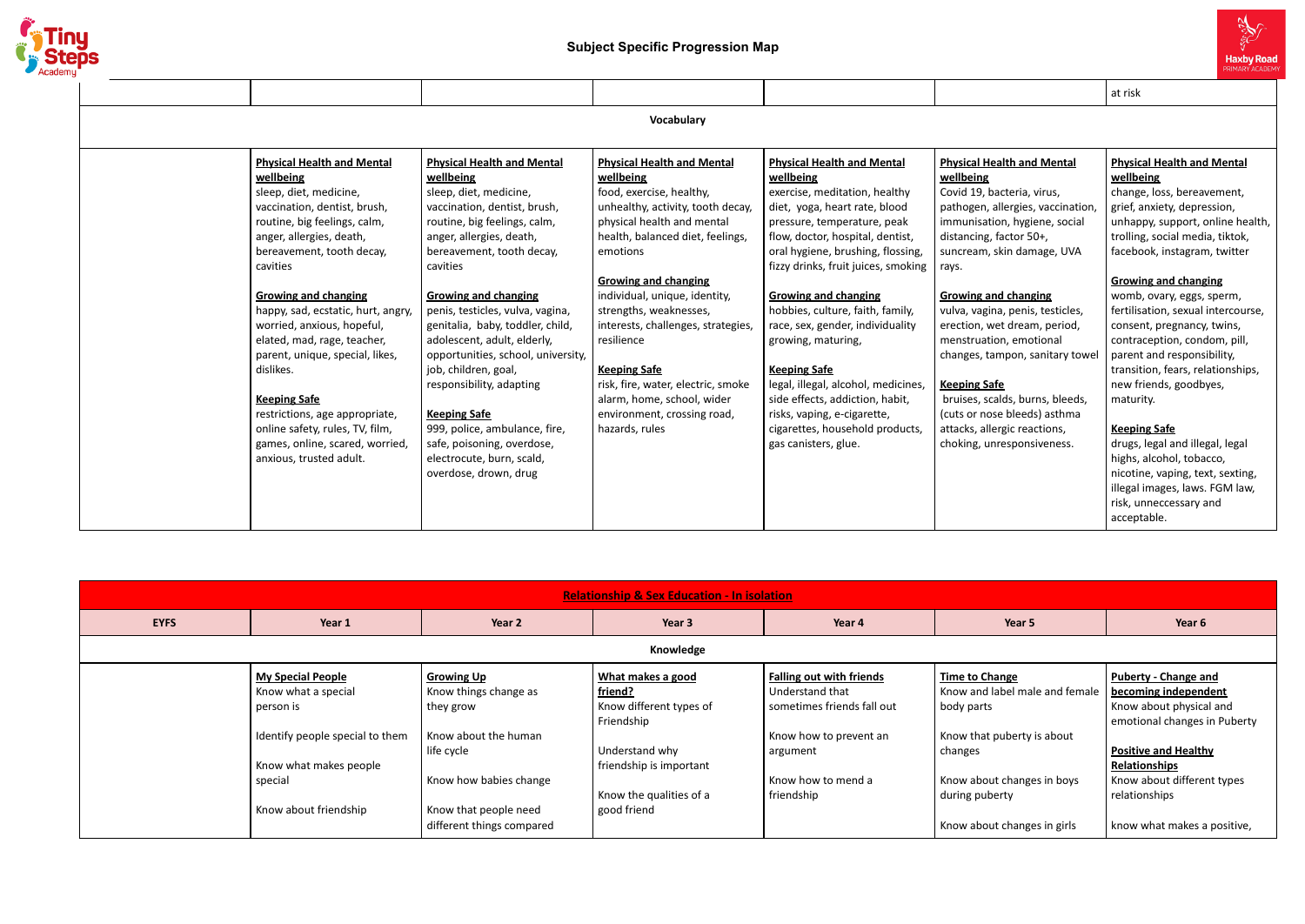

# **Subject Specific Progression Map**

| Understand that special<br>people care for each other<br>Know how special people<br>care for each other.<br>Know that thank you is an<br>important thing to say to<br>special people | to babies<br>Know about<br>responsibilities now and in<br>the future<br>Everybody's Body<br>Know animals can be male<br>or female<br>Know that boys and girls'<br>bodies have similarities<br>and differences<br>Know and label male and<br>female body parts | Know how to maintain a<br>good friendship<br>Describe the qualities of a good<br>friend     |                                                                                                                 | during puberty Personal<br>Hygiene<br>Know that hygiene is important<br>Know that during puberty<br>certain parts of the body need<br>to be kept clean<br>Know which products to buy to<br>keep clean<br><b>Menstruation and Wet</b><br><b>Dreams</b><br>Know about the menstrual cycle<br>Know about wet dreams<br>emotions<br>Know about different feeling<br>and emotions during puberty<br>Understand that feelings<br>will include highs and lows<br>Know about crushes<br>Develop strategies to manage | healthy relationship<br>know that respect is important<br>in all relationships<br>How a baby is made<br>Recognise and know about the<br>male and female reproductive<br>organs<br>Use keywords linked to<br>reproduction<br>Know the process involved in<br>fertilisation<br>Know what needs to be<br>considered before a couple<br>decide to have a baby                                                        |
|--------------------------------------------------------------------------------------------------------------------------------------------------------------------------------------|---------------------------------------------------------------------------------------------------------------------------------------------------------------------------------------------------------------------------------------------------------------|---------------------------------------------------------------------------------------------|-----------------------------------------------------------------------------------------------------------------|--------------------------------------------------------------------------------------------------------------------------------------------------------------------------------------------------------------------------------------------------------------------------------------------------------------------------------------------------------------------------------------------------------------------------------------------------------------------------------------------------------------|------------------------------------------------------------------------------------------------------------------------------------------------------------------------------------------------------------------------------------------------------------------------------------------------------------------------------------------------------------------------------------------------------------------|
|                                                                                                                                                                                      |                                                                                                                                                                                                                                                               |                                                                                             |                                                                                                                 | feelings with support                                                                                                                                                                                                                                                                                                                                                                                                                                                                                        |                                                                                                                                                                                                                                                                                                                                                                                                                  |
|                                                                                                                                                                                      |                                                                                                                                                                                                                                                               | Vocabulary                                                                                  |                                                                                                                 |                                                                                                                                                                                                                                                                                                                                                                                                                                                                                                              |                                                                                                                                                                                                                                                                                                                                                                                                                  |
| Special, care, family, mum,<br>dad, grandparents,<br>(or other associated names),<br>brother, sister,<br>happy, friend                                                               | <b>Growing up</b><br>Change, cycle, baby, child,<br>adult, grow<br>Everybody's Body<br>Grow, change, similarities,<br>similar, differences,<br>different, vagina, vulva,<br>penis, testicles, bottom                                                          | What makes a good friend?<br>Family, friend, friendship,<br>group, neighbour, care, respect | <b>Falling out</b><br>Falling out, disagreement.<br>conflict, argument, problem,<br>solve, solution, resolution | Time to change<br>Puberty, physical, grow, mature,<br>child, teenager, adult, genitals,<br>vulva, vagina, penis, testicles,<br>breasts, pubic hair, Adam's<br>apple<br><b>Hygiene</b><br>Hygiene, clean, cleanliness,<br>sweat, body odour, spots,<br>periods, sanitary, tampon                                                                                                                                                                                                                              | <b>Puberty - Recap</b><br>Puberty, person, child,<br>teenager, adult, changing,<br>growing, physical,<br>emotions, feelings, bodies,<br>now, future<br><b>Change and becoming</b><br>independent<br>Change, life cycle, baby,<br>toddler, child, adolescent,<br>teenager, adult,<br>middle-age, older person,<br>growing up, feelings,<br>emotions, independence<br><b>Positive and healthy</b><br>relationships |



| berty Personal                                       | healthy relationship                                                               |  |  |  |
|------------------------------------------------------|------------------------------------------------------------------------------------|--|--|--|
| t hygiene is important                               | know that respect is important<br>in all relationships                             |  |  |  |
| t during puberty<br>arts of the body need<br>t clean | How a baby is made<br>Recognise and know about the<br>male and female reproductive |  |  |  |
| ich products to buy to<br>n                          | organs                                                                             |  |  |  |
| <b>ation and Wet</b>                                 | Use keywords linked to<br>reproduction                                             |  |  |  |
| out the menstrual cycle                              | Know the process involved in<br>fertilisation                                      |  |  |  |
| out wet dreams                                       |                                                                                    |  |  |  |
| out different feeling<br>ions during puberty         | Know what needs to be<br>considered before a couple<br>decide to have a baby       |  |  |  |
| nd that feelings<br>de highs and lows                |                                                                                    |  |  |  |
| out crushes                                          |                                                                                    |  |  |  |
| trategies to manage<br>rith support                  |                                                                                    |  |  |  |
|                                                      |                                                                                    |  |  |  |